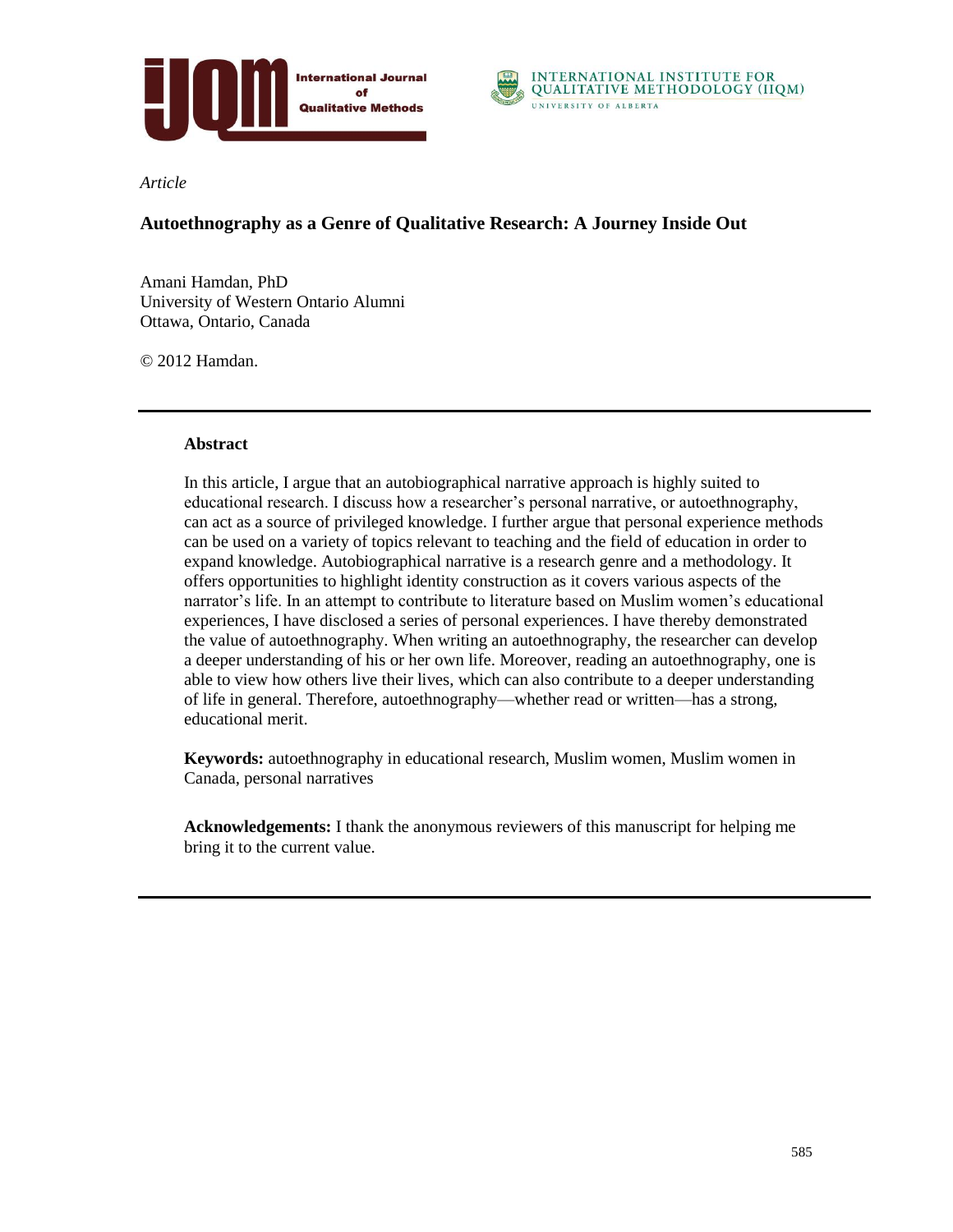### **Background**

My interest in autoethnography is long-standing and has been reflected in my pursuit of knowledge and education. The research questions I have raised in my post-graduate education have focused on answering personal questions and highlighting personal endeavors.

In 2000, I began my Master's thesis. I explored the ways in which Arab Muslim women are/were portrayed in Western society (e.g., in the media, popular culture, and academic writing). In my doctoral research, I explored the educational experiences of Arab Muslim women immigrants in Canada. Both research endeavors speak to my personal experience and self-realization; both provide glimpses into my own autoethnography. This disclosure of my personal journey has helped me to rediscover myself and experience personal growth. Furthermore, sharing these experiences broadens the reader's knowledge of Arab Muslim women's lives and perceptions. The texts could represent a woman whom the reader had once met, worked with, and/or gone to school with—woman whose lives the reader may not have known a great deal about.

I suggest that an analysis of how my narratives were constructed will show the contributions that autoethnography can make within educational research, particularly within research based on immigrants' experiences. Before I continue, I will highlight the importance of exploring one's own history. Freeman (2004) contends that autoethnography "sometimes serves to bind together more closely the world we live in and the world we study . . . We are surrounded by stories all the time, and many of them are not only fascinating but telling. This is to say [that] we can *learn* from them" (pp. 73-74).

Educating not only others but myself as well is one of many motivations in telling my story. But before I delve into my autoethnography any further I must highlight that for my insider-outsider researcher endeavors the difficulty originates from my concern that I could unintentionally participate in generating more stereotypical images of Arabian society, cultural traditions, and religious practices. I had to find a balance in approaching my research inquiries, goals and objectives, and any significant outcomes.

### **How Do I Define Autoethnography?**

I agree with the definition of autoethnography used by Vone`che (2001) who defines it as a text that is always written from the retrospective viewpoint of a person interpreting his or her own past; its form and content largely depend upon the author's current preferences and opinions and part of its function is to preserve and remain faithful to the writer's personality (p. 226). At the same time, however, an autobiography will affect its author—to a certain extent, the autobiographer will become the true subject of his or her own narrative (p. 226). In the gathering and telling of "stories," we are gathering "knowledge *from* the past and not necessarily knowledge *about* the past" (Bochner, 2007, p. 203). This is the approach I take in writing my autoethnography and when considering it as a form of knowledge.

The idea of the individual/self-identity, perhaps, is the most basic unit of culture. This also brings to the forefront the definition of culture that I will be using, which is Geertz's (1973) classical definition of culture. Geertz defines culture as "historically transmitted patterns embodied in symbols, a system of inherited conceptions expressed in symbolic forms by means of which [people] communicate, perpetuate, and develop their knowledge about and attitudes toward life" (p. 89). This autoethnography demonstrates how narrative inquirers can build a knowledge base without relinquishing respect for the individual voice (Trahar, 2009), which is the researcher's voice in this context. As Heewon Chang (2007) stated, "Autoethnography emphasizes cultural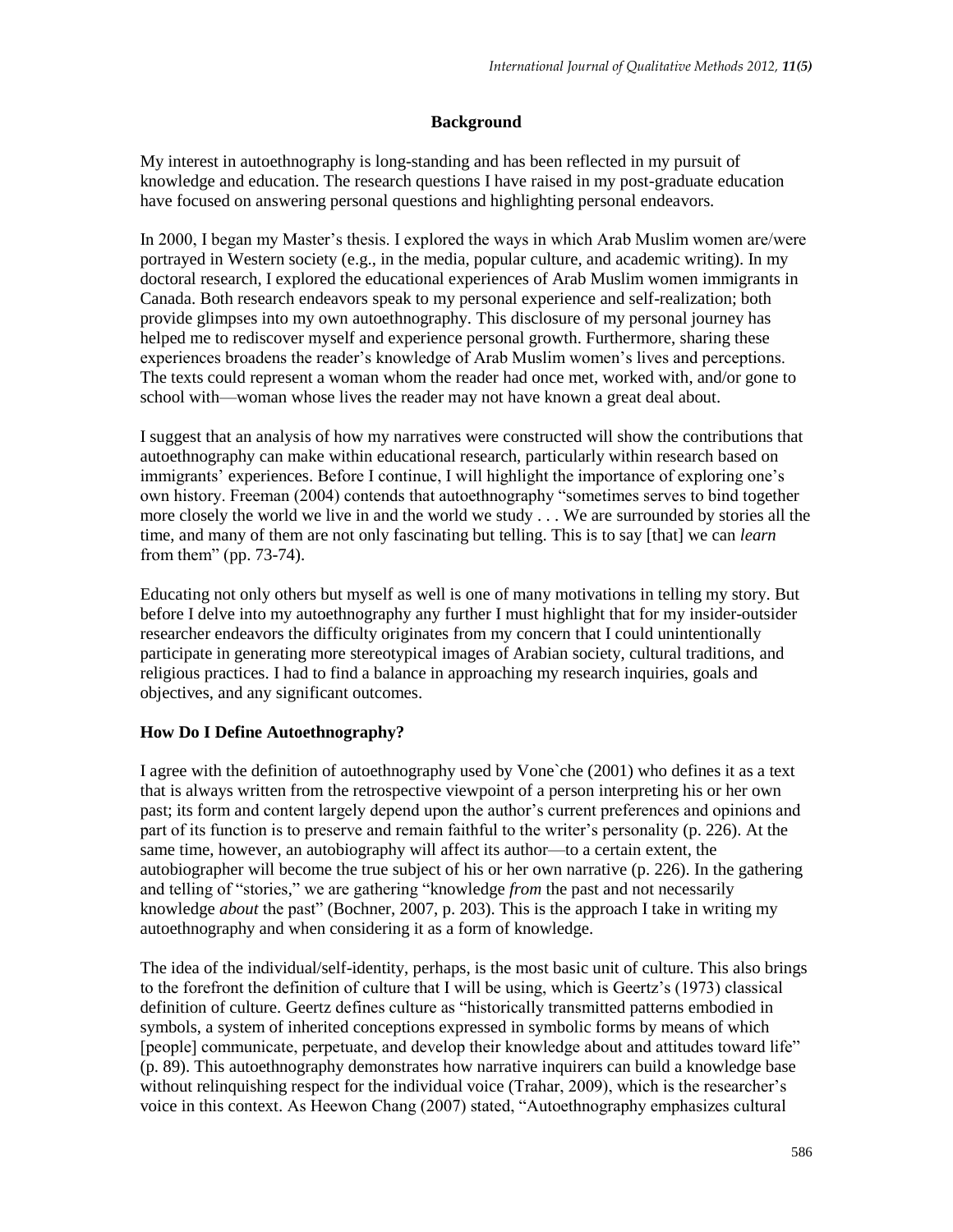analysis and interpretation of the researcher's behaviors, thoughts, and experiences in relation to others in society" (p. 1). Chang continues by connecting culture and autoethnography, stating that "an individual culture is an individual version of their group cultures, which they construct in relationship with others" (p. 1). Autoethnography, therefore, should reflect the interconnectivity of self and others. Chang (2008) offers additional insight:

Autoethnography as a conceptual framework for research rests on four foundational assumptions: (1) culture is a group oriented concept by which self is always connected with others; (2) the reading and writing of self-narratives provides a window through which self and others can be examined and understood; (3) telling one's story does not automatically result in the cultural understanding of self and others, which only grows out of in-depth cultural analysis and interpretation; and (4) autoethnography is an excellent instructional tool to help not only social scientists but also practitioners . . . gain profound understanding of self and others and function more effectively with others from diverse cultural backgrounds. (p. 13)

This account of autoethnography provides an interesting way to frame my work. I introduce my autoethnography with a technique coined by bell hooks as the "bits and pieces" (hooks, 1988, p. 159) of a personal narrative. This was an empowering experience marked by self-realization. During the writing of an autoethnography one is allowed the opportunity to rethink the past, present, and future. It is a kind of journey—a journey from one moment to the next, from one entry to the next (Cooper, 1991, p. 98). In *Rewriting the Self*, Freeman (1991) suggests that autoethnography is "a process of refiguring the past and in turn *reconfiguring* the self in a way that moves beyond what had existed previously<sup>5</sup> (as cited in Daiute & Lightfoot, 2004, p.77). Furthermore, this article takes the approach that autobiography is a genre as well as methodology. Thus, autoethnography has theoretical value as well as biographical value.

### **Theoretical Framework**

In this section I point to how the autobiography was written—what process was followed. The reconceptualization of curriculum according to Pinar (2004) is "four steps or moments in the method of currere: the regressive, the progressive, the analytical, and the synthetical. These point to both temporal and cognitive movements in the autobiographical study of educational experience; they suggest the temporal and cognitive modes of relation between knower and known that might characterize the ontological structure of educational experience" (p. 35).

### **What Is There In Messy Personal Experience That Is Useful in Knowledge Development?**

In this article I argue that personal narratives construct useful knowledge for others to read and learn from. In classic fictional narratives, such as Jane Austen's and Virginia Woolf's fiction, young generations of women have also learned about an entire period of history and women's struggle. I further argue that personal experience methods can be used on a variety of topics relevant to teaching and the field of education in order to expand knowledge. I thus argue that autoethnography can be used to educate self and others.

The knowledge produced and reproduced through reading a personal narrative and an autoethnography is what I refer to as a privileged knowledge. I argue that it is a significant form of knowledge because it provides an insider account and analysis of weaved power structures that an outsider cannot dismantle. This makes autoethnography a genre and a way of knowing for the unknown and the rarely spoken of.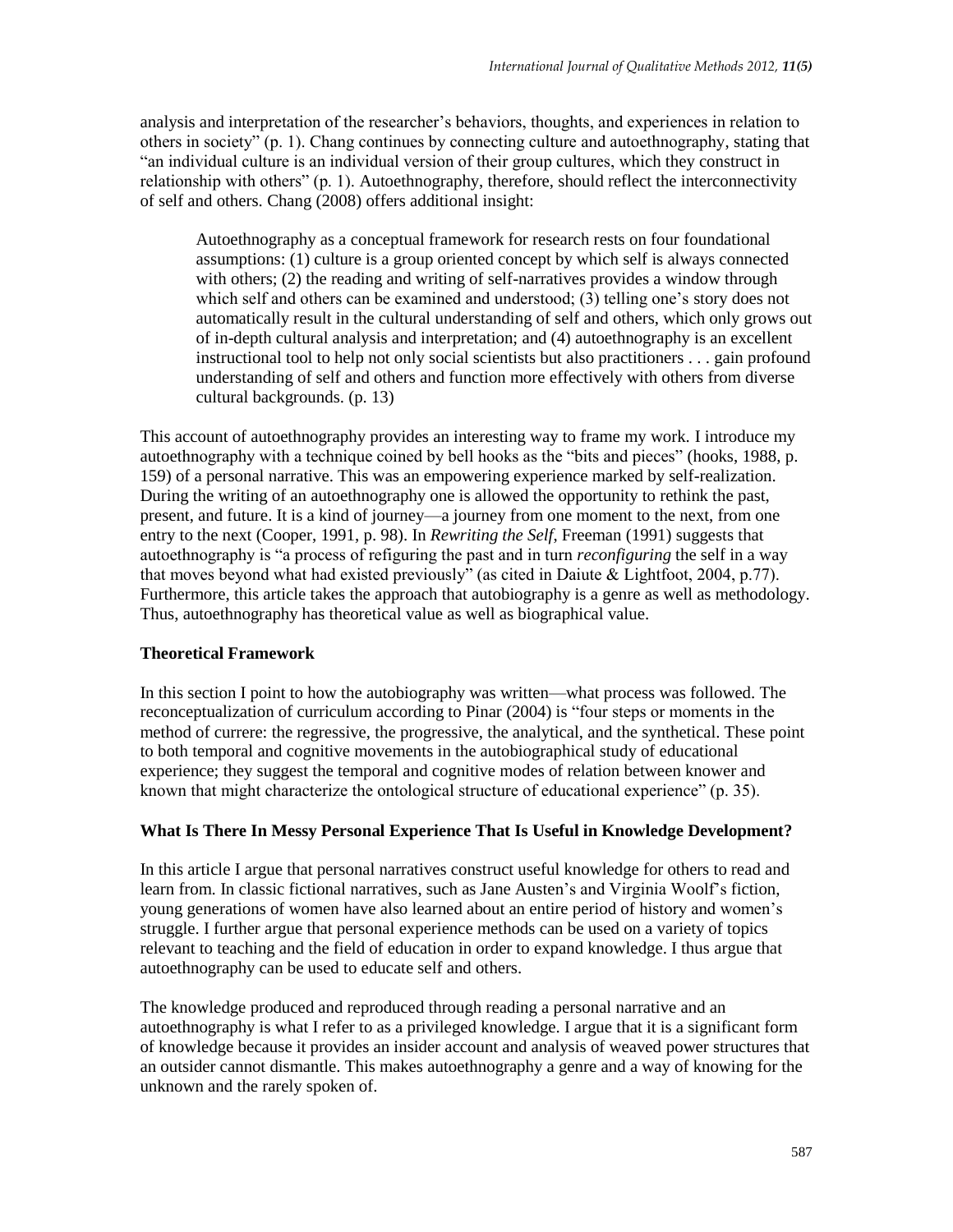As with others' narratives, my personal autoethnography highlights how a personal identity has been shaped and constructed—a revelation that is the result of my decision to search within, to reflect on my experience, and to bring my findings into the present. The culminating point of this process is the reconfiguring of the self. Autoethnography ". . . is a story that simultaneously is about the past, the present, and the process in which both merge; and it is about the future as well, about the future that starts in the very moment the story is told" (Brockmeier & Carbaugh, 2001, p. 250). Welty suggests that autoethnography, like other types of narrative, is never static, but is an inward journey that leads us through time, forward or back, seldom in a straight line, most often spiraling (as cited in Witherell & Noddings, 1991, p.23).

#### **Autoethnography, Gender, and Feminism**

The autoethnography in this article shows how autoethnography interacts and intersects with gender and feminism, which is a trend in some feminist thought. It seems that there is an increasing interest, particularly among feminist researchers Patai (1991) and Reinharz (1992), in life history approaches. Many feminists highlight the need for women to provide their narratives as a means of understanding women's unique and collective experiences—experiences that are central to their lives. Feminists, and female writers in general, have contributed significantly to legitimizing the autobiographical voice and to researching one's personal experiences (Ostriker, 1983). Afshar and Maynard (2000) acknowledge that feminist researchers encourage the sharing of cross-disciplinary techniques in research:

Feminists have utilized approaches emphasizing reminiscence, (auto) biography, narrative, life and oral history, together with qualitative techniques. These are all in-depth methods of social research, which highlight the importance of listening to, recording and understanding women's own descriptions and accounts. (p. 808)

One aspect of my autoethnography is my gendered being, as a woman. "Gender is not an 'innocent' social category or an unimportant aspect of our identity. Instead, it may open or close doors in our lives, and limit or broaden our responsibilities to live our lives to the fullest" (Jarviluoma, Moisala, & Vilkko, 2003, p. 6). Because of the centrality of gender in the construction of my identity, my narratives are not just an undemanding recall of a series of definitive personal incidents; the stories display my quest for knowledge, my "moral individuality through the selection, organization and presentation of personal experience" (Convery, 1999, p. 132).

### **Autoethnography and Culture**

The autobiographies of Middle Eastern women are clearly an important source in studying the social fabric of the culture or topic. Still, for some women, the refusal to expose one's personal life to public consumption remains. For others, the powerful symbolism of breaking the silence, of blurring the lines between public and private, and of writing oneself into history serve as strong motivations for writing their autobiographies (Gocek & Balaghi, 1994, p. 11).

As shown above, I have provided "bits and pieces" of my autobiographical account by contributing aspects of my personal experience, and by sharing my historical and cultural contexts. I have reflected on my cultural context and have discovered that my autobiographical account mirrors my culture. Thus, living in a different land surrounded by different values has not only allowed me to see things from a different perspective but it has also allowed me to discover new aspects of who I am, and to question long-held perspectives: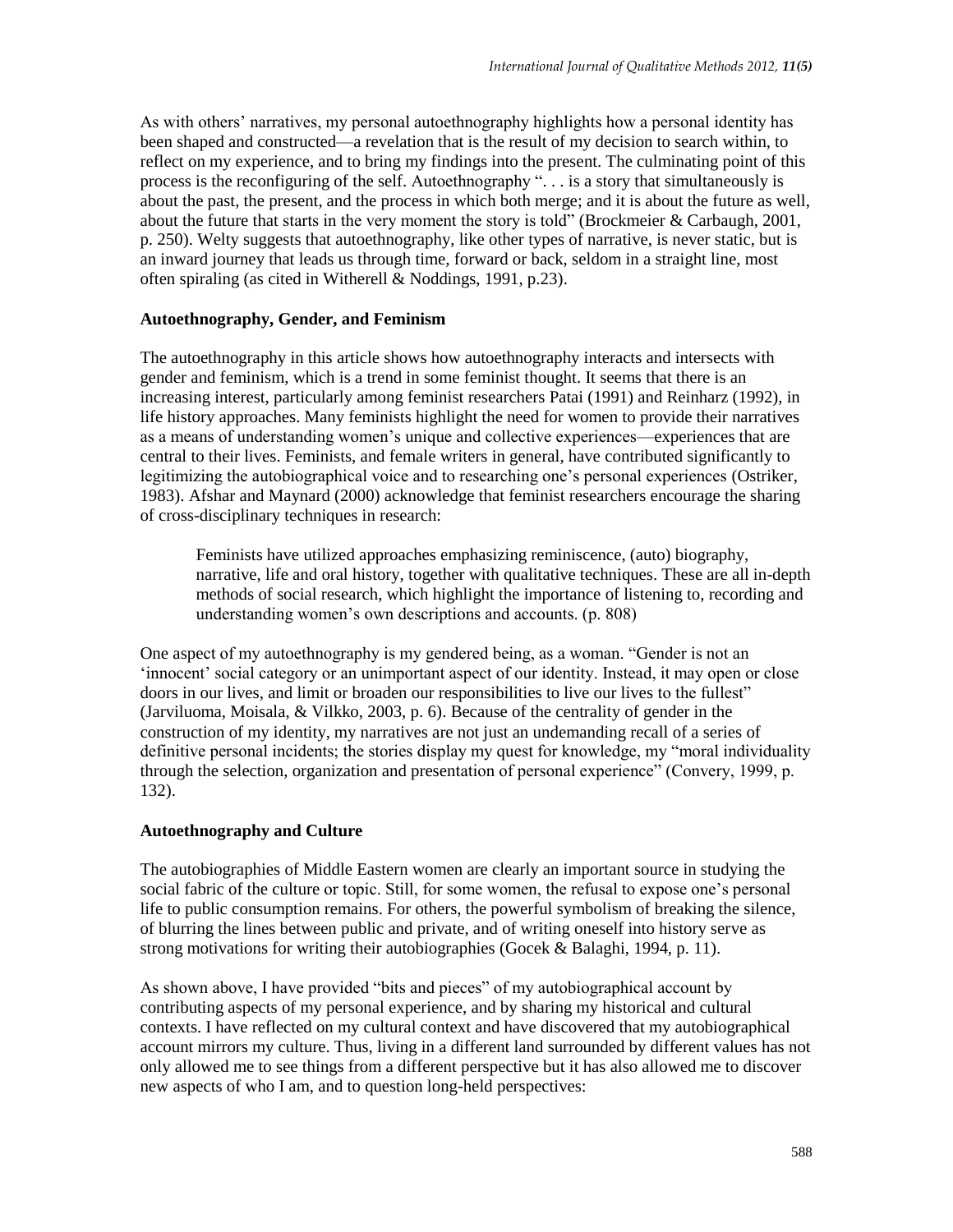Living in a new community can present puzzles like those we encounter when walking a new path . . . with the familiar in view, we can move about the place, finding our way by attending to what we already know, being comforted by a new place's familiar features. Also, when travelling a new path, we inevitably confront something different, perhaps it is even a prominent fixture we contact repeatedly . . . If we pursue our drive to understand, we might eventually learn about the situated and distinctive fixture. (Carbaugh, 2001, p. 103)

Being in a new place may awaken some cultural expectations embedded within us. Our new path might make us either abandon our cultural expectations or embrace them.

Bruner (2001) sees autoethnography as a means to reflect one's culture. Freeman (1997) theorizes that narratives do not reflect a culture but, rather, constitute a culture. For Bruner (2001), autoethnography is a means of self-construction—just as it is cultural construction. It is a commitment to a certain set of presuppositions about one's self, one's relation to others, one's view of the world, and one's place in it (Bruner, 2001). Other narrative theorists agree that the "cultural self" emerges from memory reconstructions (Nelson, 2004, p. 87).

Thus, I agree that narratives about the self are culturally and discursively situated and that it is this situatedness, as Bruner (2001) and Feldman (2001) have emphasized, that ensures that we do not fall prey to a kind of autobiographical autism. Simply put, "'my story' can never be wholly mine, alone, because I define and articulate my existence with and among others" (Freeman, 2001, p. 287). In other words, my narratives are not all about me, the narrator, but involve other people who play a role in my lived experiences. Within the autobiography I explain how this process helps me navigate the space between my individual experience and my culture(s). The narrative analysis process as the mechanism of learning is included within each narrative, and I consider the entire process transformative for me and for others who read them. Each narrative shows the tie between intercultural learning experiences and how they contribute to a learning process that is further facilitated through the methodology/process of autoethnography.

The third space I occupy as a Muslim woman is the core of my narrative analysis and autoethnography, which is an interesting point that problematizes the notion of identity and insider/outsider in the following narratives. My endeavor here could be viewed as an attempt to contribute to literature based on Muslim women's educational experiences (Ahmed, 1999; Aslam, 2011; Hamdan, 2009a, 2009b; Zine, 2003). I have disclosed a series of personal experiences represented in the following vignettes, which explain my belief in the value of sharing one's autoethnography. Following these vignettes, I will discuss the value of applying this approach both as a research genre and as a learning mechanism.

### **The Narratives**

(1) I am a Muslim woman who lived in Saudi Arabia during my undergraduate years and moved to Canada to pursue graduate studies. My university years in Canada as a graduate student have provided me with incredible opportunities to develop a critical sense of self, including my articulation of how my personal experiences have shaped my research inquiry. Throughout my schooling in both countries, my gender identity as a woman was being shaped and reshaped. Patriarchy and racism are inherent in the construction of my gendered identity as a Muslim woman. My multifaceted and rich experiences have enabled me to contest dominant perceptions of gender discourse in my home society as well as my stereotyped identity in Canada. I emphasize that, as much as these experiences have been personally challenging, they are also enriching and ultimately exciting. I also maintain that it is a privilege to be a member in both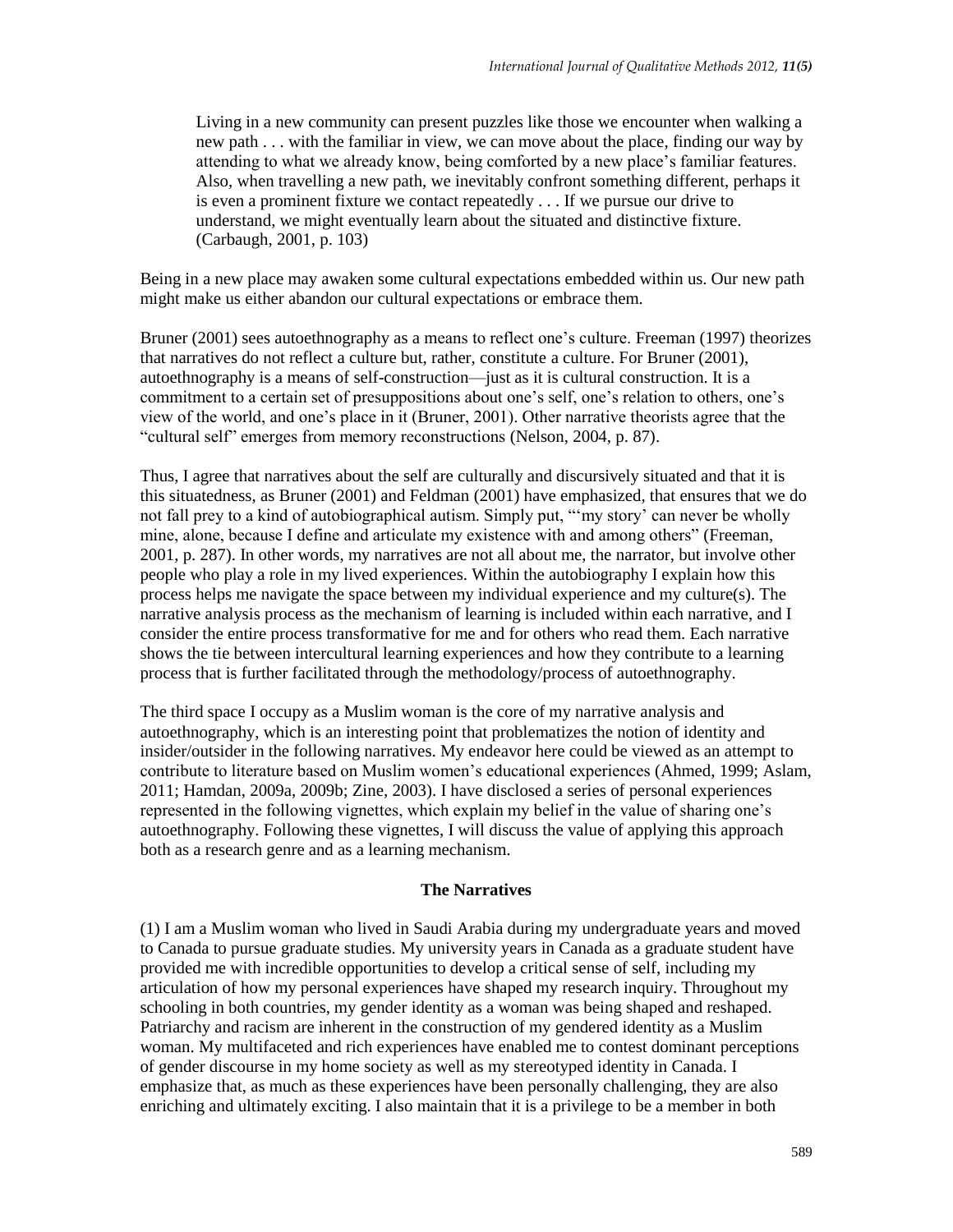worlds—the Saudi and the Canadian—which are equally rich and have a lot to offer in terms of one's personal growth.

(2) Growing up as a Muslim in the Muslim society of Saudi Arabia, I have had opportunities to explore and analyze teachings from the *Quran* and their implications for women from an insider's perspective. I have also examined them as an outsider who left my country as a young woman to live in Canada, a country with a Muslim minority. This was not my first encounter with Western society and values. During my childhood and adolescence, I lived for a short period in the United States, in the 1980s. In Canada, as a woman, I can pursue the natural sciences and educational research with no restrictions, which is not possible in Saudi Arabia. In Canada, I benefit from having both freedom of speech and action, which is also an immense advantage. When I have periodically returned to Saudi Arabia for short visits with my family, I have paid close attention to the political changes occurring in the Middle East. I have also focused on gender discourses and on Muslim women's positions in them. During my visits to Saudi Arabia, my interactions with female friends and family members and my observations of how gender ideologies are regulated have motivated me to reflect upon my own personal position. I felt like both an insider and an outsider; I occupied a non-negotiable third space. I observed women's interactions and responses to the ways they are positioned within the gender discourse in my native society. As an insider, I had experienced many of the same issues that the women faced during my visits. My insider position grants me access to Muslim women's worlds, but I too am an insider-outsider in Canadian culture. I have lived in Canada since the spring of 1998. While I am a member of the academic discourse in Canada and, therefore, feel like an insider, I also possess a sense of being an outsider because I am an Arab Muslim woman. Thus, engaging in a reflective process has great value. Likewise, I have also explored my outsider position as a woman now living in the West. As hooks (1984) states, "We looked from the outside in and from the inside out. We focused our attention on the center as well as on the margin. We understood both" (p. 9). One cannot separate the two stances because both are potentially enriching. In my conceptual third space, I have the opportunity to explore my narratives from two positions: as an outsider living on the margins and as an insider. My outsider position reconstitutes my discourse and practice.

(3) As a Saudi student I did not perceive the sciences (e.g., physics and math) to be "male" subjects; however, in Saudi Arabia women are not allowed to pursue engineering, law, and some other professions, not only because they are considered men's fields and seemingly do not suit women's natures, but also because those fields often require women and men to co-mingle. Amalgamation between the two genders in schools and at work is a huge taboo in Saudi society. Yet, when I came to Canada, I noticed the scarcity of women in fields like physics and engineering. I wondered why this was so. While gender discourse is overt in Saudi society, and is manifested throughout schooling and higher education, in Canadian society the discourse seems more covert.

(4) When writing my autoethnography and reflecting on my schooling experience, I thought about the gender role assigned to young girls in Saudi Arabia. My elementary school experiences were regimented: I had to conform to my teachers' authority. Elementary school days were full of fearful moments of being caught doing something inappropriate, which was anything other than school work. I have strong memories of formidable teachers I had to obey without question. "There was little or no recognition of the diverse histories of each student, neither of the classrooms, nor of the many thoughts and ideas which infiltrated our minds [as students]" (DeLuca, 1996, p. 143). Teachers in Saudi Arabia's educational system are usually seen as instruments of the upper administrative level (Al-Manea, 1984), whose role it is to carry out instructions. Thus, teachers were expected to act as they did. Their behaviour was neither accidental nor personal (DeLuca, 1996).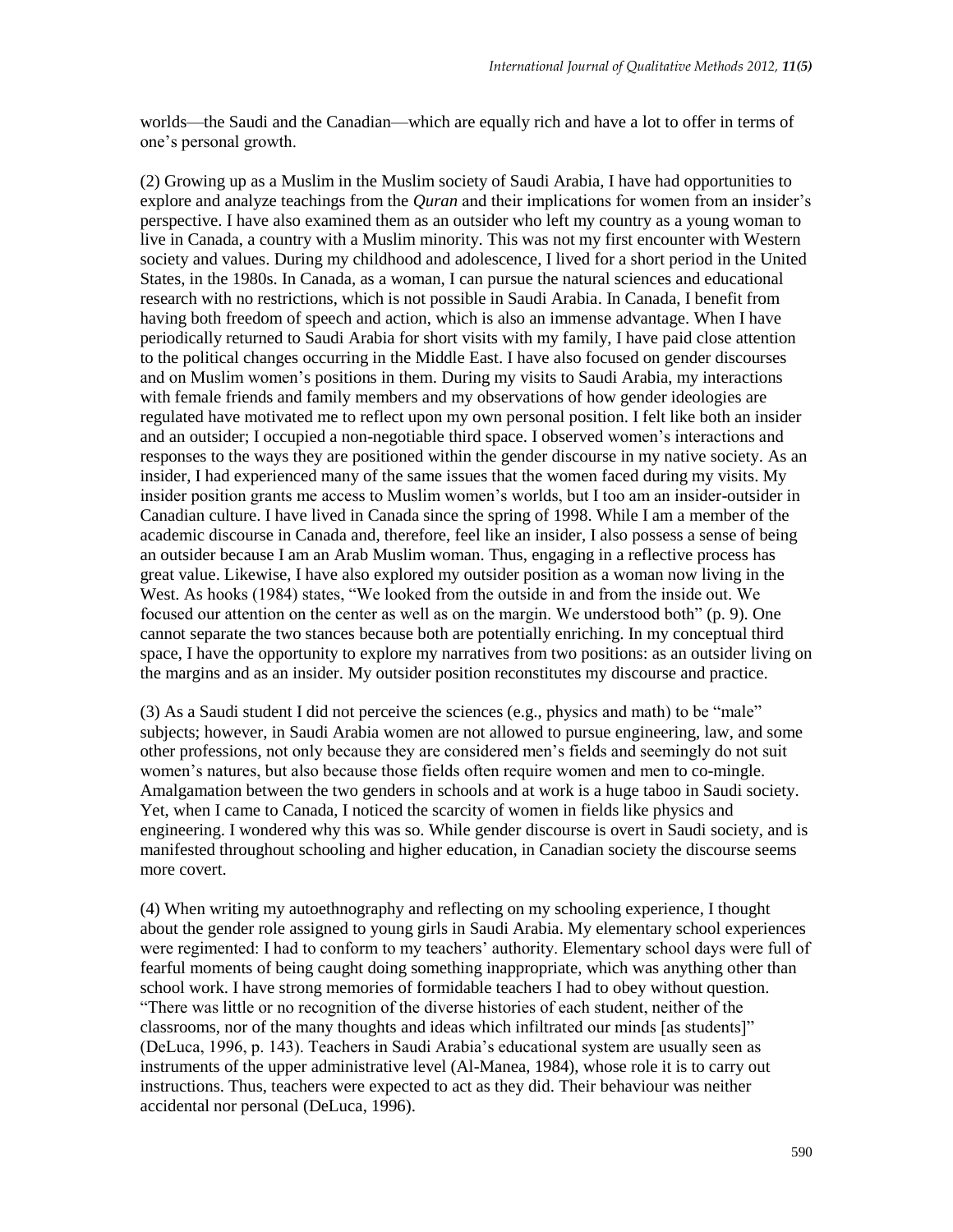(5) My education in Saudi Arabia was a series of lectures given to girls who were expected to sit in silence with their hands folded. Indeed, silence was a trait for which we gained extra marks. Students sat in rows with the teacher standing at the front of the classroom, lecturing and writing on the board. No one was allowed to leave or speak unless first excused by the teacher. Physical education classes were not a part of my experience and even today are not a part of the public school curriculum in girls' schools. Since sex segregation is pervasive in Saudi society, all my schools were girls' schools. There were—until 2008—many significant differences between boys' and girls' curricula. But even today while boys enjoy physical education classes, the home economics curriculum is limited to girls. From Grades 4 to 9 all girls are enrolled in a home economics class, and in Grades 10 and 11 girls have the option of specializing in one branch of home economics: cooking, sewing, or drawing. Until recently, males took more advanced math and computer classes than females. A smaller portion of the budget was allocated to schools, universities, and colleges for females than for males. Girls' schools were not only separated from boys', in terms of buildings and curriculum, but also in terms of management. Girls' schooling at all levels—elementary, secondary, high school, and post-secondary—remained under the Department of Religious Guidance until 2002, while the education of boys was overseen by the Ministry of Education, which is more prestigious and has more resources and funding—although this has changed in recent years. Until 2002, this was to ensure that women's education did not deviate from the purposes of making women into good wives and mothers, and of preparing them for "acceptable" jobs like teaching and nursing which, men believe, suit women's nature.

(6) As a child and young adult, I fully engaged with my courses in school. I obtained the highest marks in almost all subjects—in arts and sciences alike. I was known as an excellent and highly motivated student. My favourite activity in school was reading about various topics before they were assigned or solving math problems ahead of time, before we discussed them in class. Perhaps I read ahead because the teacher was too slow for me or because that way I had more time to study. Perhaps I needed the challenge of discovering the course content by myself. Certainly, I did not like to be silent. In the early years I was talkative, but as I grew older I chose to be silent for fear of being punished for misbehaving and sent home with the red sheet (of paper) for my parents to sign. A student who argues, analyzes, or discusses is seen as a misbehaving student and, therefore, a problem that should be discussed with the student's parents.

(7) In elementary school, we learned that the world is black/white, Muslim/non-Muslim, and good/evil. I was taught that there was only one answer in the book, which was known by the teacher. I was taught that there were no choices, no options—only one way of doing things. Everything else was deviant and wrong. I had to live with these binaries for a very long time. In Grade 4, like any naive nine-year-old girl, I looked at my teacher with eyes full of hope, with two long black braids, which my mother spent every morning combing and twisting. I sat in the front row of the classroom, sometimes by choice, other times because the teacher told me to— teachers always requested that short students sit in the front rows. I remember Grade 4 when my teacher talked about divorce. She explained to us that if parents divorced, a daughter as young as 9-yearsold would be taken to her father's house, while a son at the age of 15 would be given a choice between his mother's or father's custody. I was horrified when my teacher mentioned that this was an Islamic rule. I insisted that she show me in the *Quran* where this rule is mentioned. My teacher took this as a challenge, which was an "unforgivable SIN." "To pass opinion against the way of the elders, whether it be teacher or parent, according to the *school system*, might fall into the category of *SIN*" (DeLuca, 1996, p. 144). It is not only in school that we are not to challenge a teacher or an elder, but we are not supposed to do that to any authority in society. My teacher furiously demanded, "Why are you disturbed by this decree? Are your parents divorced?" I said,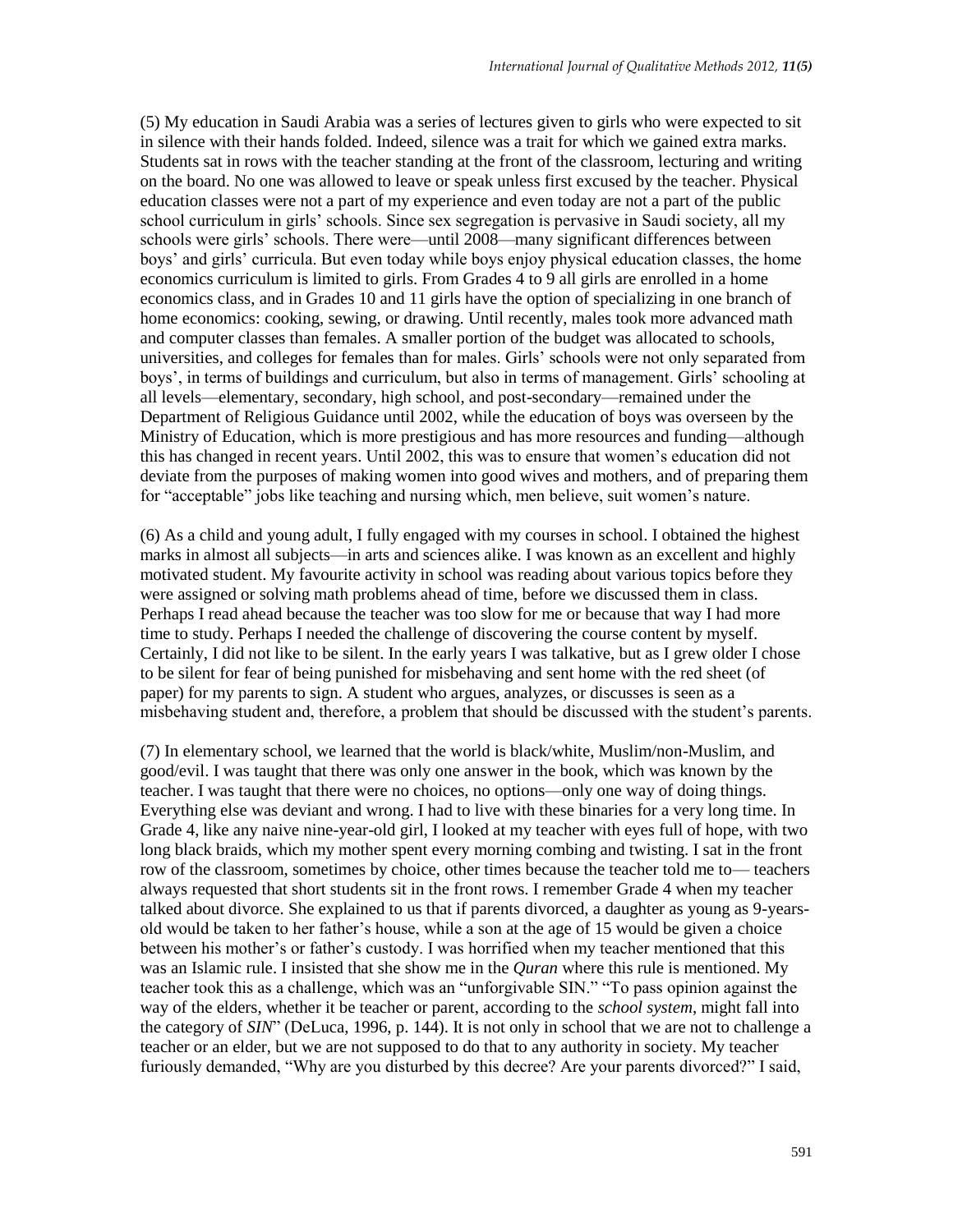"No, but what if that happens to me? Do I have to be with my father even if I want to stay with my mother? What I cannot understand is why girls and boys are not treated the same. Why would a boy my age get to choose what he wants while I am silenced? Why do I have to listen to something without question, even if it is nonsense?"

The teacher's action followed the "banking system of education" (Freire, 2003) in which "the educator's role is to regulate the way the world 'enters' into the students" (p. 57). The teacher had complete control over class discussions. The teacher also controlled the manner in which a student was expected to engage in class discussions (DeLuca, 1996). This is what I learned not only "from my first educational encounter with silencing" (p. 143) and being ignored and not given attention for the ideas I had but also in my first educational encounter with gender discourse in my society. For me, this incident was the beginning of my realization that a profound gender inequity exists, which prevails in many practices within Arab Muslim Saudi society and is manifested throughout the education system.

I began noticing that school subjects like history and language rarely included female role models. This was ironic considering the ample number of female Muslim role models in early Islamic history. Yet, history in the higher grades solely focuses on men's triumphs and is reported from men's points of view. Hence, education tends to be traditional, with little or no room for innovation, especially with regard to women's status. The effect of this learning environment is both substantial and noteworthy.

After Grade 10, all students could choose between two streams—social or natural sciences. I had to choose between the social sciences and humanities stream and the natural sciences stream. My choice was science. I had thought that demonstrating curiosity and asking questions in my science classes (i.e., math, physics, chemistry, and biology) would seem reasonable, non-controversial, and therefore bearable to my science teachers—at least more so than they had in my arts and social science classes. My constant wonder about the things that I was taught in social science classes seemed, at least in my teachers' eyes, horrendous. Ideally, in natural sciences there is always room for wonder and for inquiry. Before long, however, I discovered that the same boundaries that existed in my arts classes also existed in my science classrooms. I wondered how these boundaries were created, and by whom. At that time, it was a difficult question to answer. In the science stream I chose to be creative, but I was disappointed by the limited and inferior scientific equipment, and by the inadequate access to proper laboratory facilities. Our lab periods were short; we received lectures and were not allowed to touch the equipment. The medium of inquiry was, again, lecturing, but instead of having it in the classroom, we received them in the lab where we sat, not in rows of seats, but on benches. Watson describes this kind of learning, which lacks self-reflection, as a "formula approach to people, objectifying, codifying, and reifying human experiences with 'official knowledge' that takes on a life of its own—a life that is separate, decontextualized, rather than connected" (as cited in DeLuca, 1996, p. 149).

After Grade 12, I finished my national (a matriculation exam) for high school, and my high marks provided me with entry into any field that I wanted to pursue. As a teenager, I was still fairly unaware of the massive social constraints that I would face if I were to try to fulfill my dreams extending beyond the norm. Indeed, my sensitivity to gender discourse was not yet fully developed. Nevertheless, I intuitively knew that, as a young woman, my choices were restricted and limited. The limitation of women's professions is pronounced in Saudi society, and I had only two choices: education or medicine. With only two options, I felt like I had no choice. At that time, I had to think not of what I was capable of doing, but of what was socially and culturally available and acceptable. I ended up in teachers' college, which was not my first choice. The closest medical school was a five-hour drive from my city, and living away from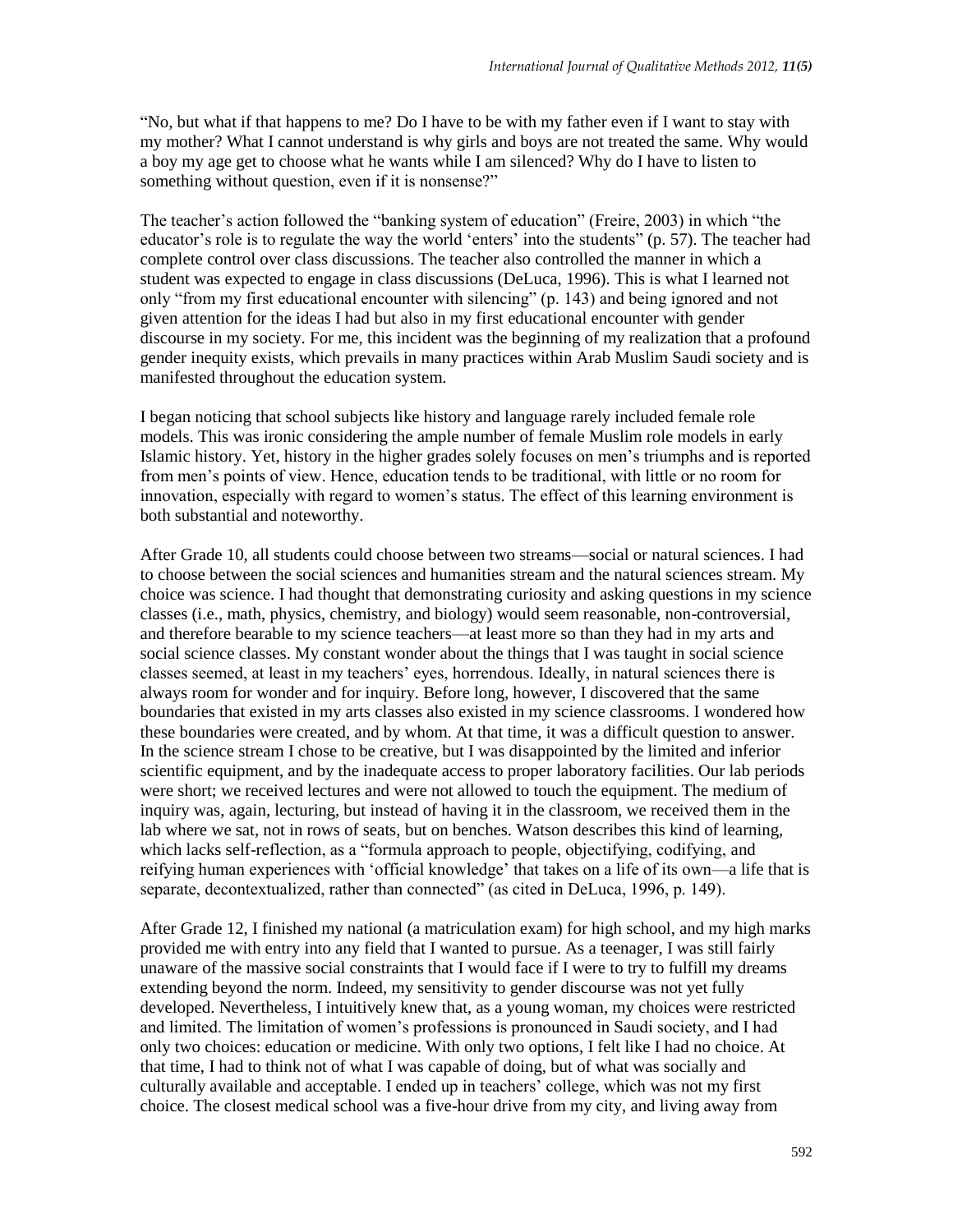home at college was not traditionally acceptable for a young woman. Having to live in residence prevented many girls from pursuing their dreams. After a summer-long debate with my father, who insisted that a "good girl" does not live away from her father's house, I attended my first lecture at the teachers' college in tears. "The policies and ideologies that permit or disallow female education within any society also affect the entry of women into various professions" (Mohammed, 2003, pp. 106-107). I agree with Farmer (1996) when he stated that "The school community is a microcosm of the world and, as such, models the expectations that society wants students to have in order to participate as adults" (p. 38). Now I understand that not being able to interact with other students, discuss issues, or analyze in the classroom, whether in the sciences or the arts, is a cultural norm. Thus, girls are expected to support the status quo by living close to home and selecting careers acceptable in the wider Saudi society. This is the expectation for girls in wider society.

On a different note, ever since my childhood, I have been attracted to literature. I have a profound interest in languages and literacy. In search of knowledge and literature other than that available in schools, I went from one book store to another, hunting for books by famous Arab authors, but in vain. I searched for literature in my leisure time during summer vacations. The great emphasis on science and mathematics in the school environment meant that I seldom thought of literature in the school context—school was reserved for "serious" and "beneficial" knowledge. As a result, I would read literature only during my free time.

My interest in topics like politics, science, and history—topics that, according to cultural norms, are associated with masculinity—was noticeable to my peers and family. But, I did not feel that my interests were in contradiction to my Islamic identity. Yet, by the age of 15, I had formulated comparatively astute questions about a variety of subjects. I had many questions to which I was unable to find answers in any available book. Also, I had been disinclined to express my views freely in the presence of my parents or my teachers. In Saudi Arabia, I was not free to question school curricula, social dictates, or cultural rules because these are considered sacred.

I was encouraged by my parents, and ironically, especially by my father, to pursue education. I was encouraged to seek education that would not violate the social norms—education that would not require me to mix with men, to travel, and to live alone. Unlike Fadwa, who is one of the Arab Muslim women I knew and interviewed for my study of Muslim women's educational experiences, I was unable to cross or negotiate traditional boundaries in order to maintain my personal interests.

(8) In many families in Saudi Arabia, young women often were, and still are, convinced or forced to leave school early in order to start a family. Many of my relatives and friends were taken out of school in Grade 10, or before finishing high school, and were forced to marry. Many girls get married after high school or half way through university. The education system prescribes that the purpose of women's education is to produce good mothers and wives. This is clearly stated as the main goal of women's education in Saudi Arabia (Al-Hageel, 1993).

(9) The education system in Saudi Arabia fosters a power hierarchy in which men dominate women. For example, the education of women in Saudi Arabia started 34 years after men's education and has been given secondary importance (Al-Manea, 1984). Decision-making positions at the school board level are restricted to males, and all top positions are assigned to men (AlHasher, 2004). Male perspectives prevail in textbooks, especially in religious ones. Although the school administration—which is female—might not seek to oppress women and girls directly, it makes no effort to change the status quo. Gender ideologies, perpetuated for so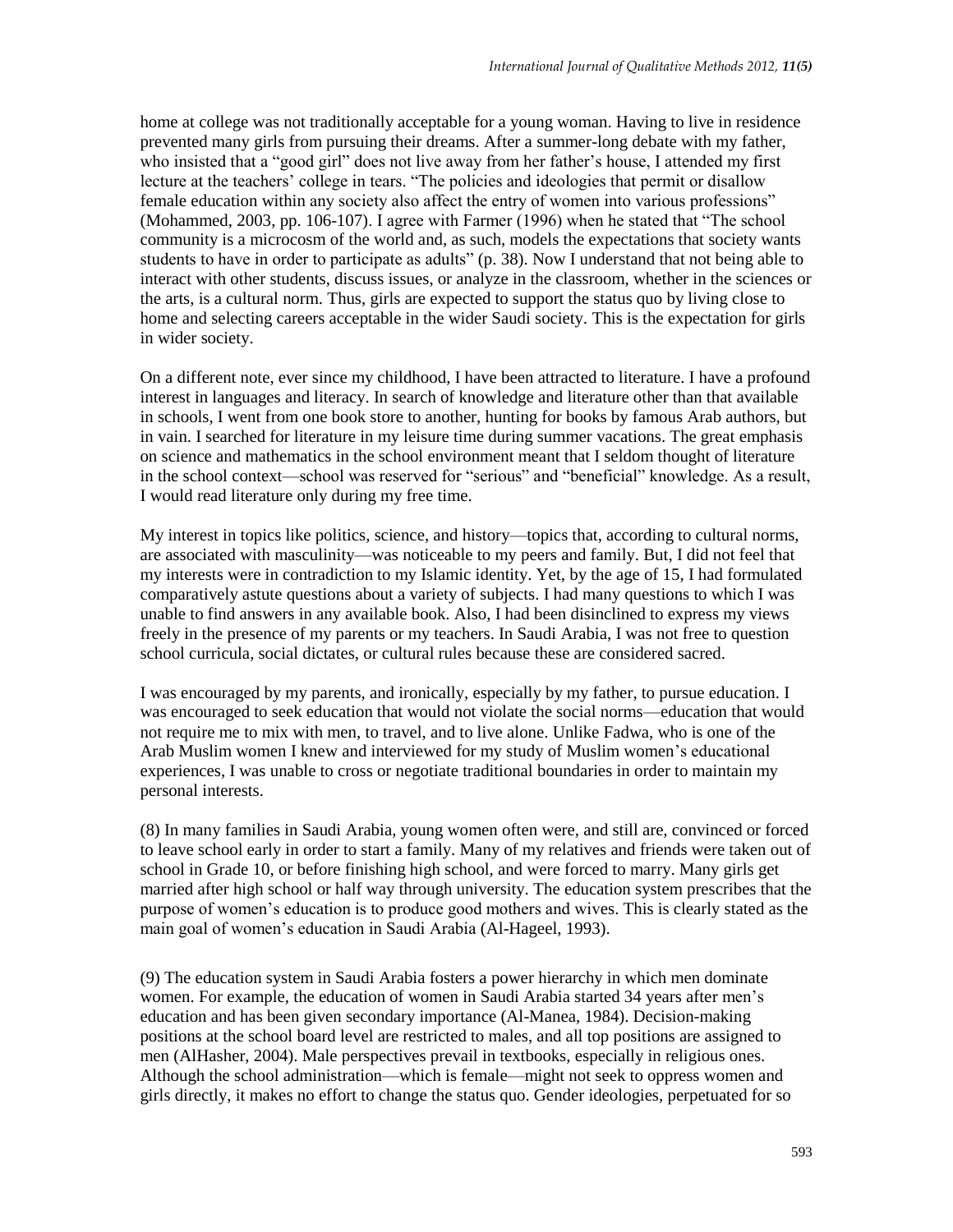long, have convinced many Saudi women and men that women's nature is different from that of men and that women's education should be limited to what is helpful to women's primary roles as wives and mothers. Therefore, women do not have access to the same jobs as men. This explains why only certain professions (i.e., teaching and nursing, as opposed to engineering) are open to women.

(10) Conforming to gender norms, properly conducting one's self as a woman, and demonstrating "feminine" traits is highly regarded in our native society—*bent al-nas* (see Yamani, 2004), an Arabic term meaning "respectful woman of a good family." In other words, living up to traditional behavior norms, for example, the way women are expected to sit, walk, and talk, is all subsumed under gender discourses. I tried to conform, consciously or unconsciously, to these standards when I lived in Saudi Arabia and also during my short visits home over the past eight years. Yet, "we know that feminine girls sometimes grow up to be unfeminine women; we know that identity is not constant over time" (McQuillan & Pfeiffer, 2001, p. 18).

(11) In almost all Arab Muslim societies, parents have the option of single sex or coeducational schooling with the exception of Saudi Arabia where all schools and universities are segregated by gender (see Hamdan, 2010). Workplaces are also gender segregated, for example, women have their own banks. Saudi Arabia has pervasive gender-segregation rules that have to be maintained at all times. As a Saudi woman I was constrained by a culture that molded me within a conservative upbringing, where female-male interaction is extremely forbidden. In Saudi Arabia, I taught at an all-girls' college for three years.

Purvis's (1981a, 1999) research, based on girls' schooling in Britain, demonstrated that the message parents and girls receive is that females should be prepared for the domestic sphere of the home, while boys should be prepared primarily for activities outside the home, including paid employment. This observation resonates with the way in which girls are raised in almost all social classes in Arab Muslim society, where girls' education, to a large extent, is an indoctrination into the roles of housewives and mothers. This indoctrination takes place explicitly and implicitly through the social and cultural agenda of the curricula, which emphasizes that girls should be confined to the private sphere. Ironically, from my experience as a science teacher in Saudi Arabia and in Canada, the math and science curricula in Saudi schools are more advanced and extensive. Most of the math and science curricula for high schools in Saudi Arabia are adopted from Egyptian curricula and resemble Canadian first-year university courses. This presents some contradictions. Even in less conservative Arab Islamic countries where segregation between the sexes is less pervasive, gender differences are still prevalent.

A study by Mensch, Ibrahim, Lee, and El-Gibaly (2000) in Egypt, where segregation between the sexes is less prevalent, has indicated that there is a pronounced difference in gender roles among Egyptian adolescents, and that neither boys nor girls expressed progressive attitudes regarding gender roles. Thus, co-educational schools do not function in isolation from cultural and social values any more than gender-segregated schools. I argue that sex-segregated schools advance girls' and young women's world-views beyond male/female disciplines and provide "less stereotyped education" (Arnot, 2002, p. 89) in terms of subject choices. Furthermore, Arnot (2002) showed that

In single-sex schools, girls were more likely to take science subjects and boys more likely to choose languages and the arts compared to the students in co-educational schools . . . The tendency was for single-sex schools to weaken the gender patterns of subject choice, particularly as far as girls and science were concerned. These findings were supported by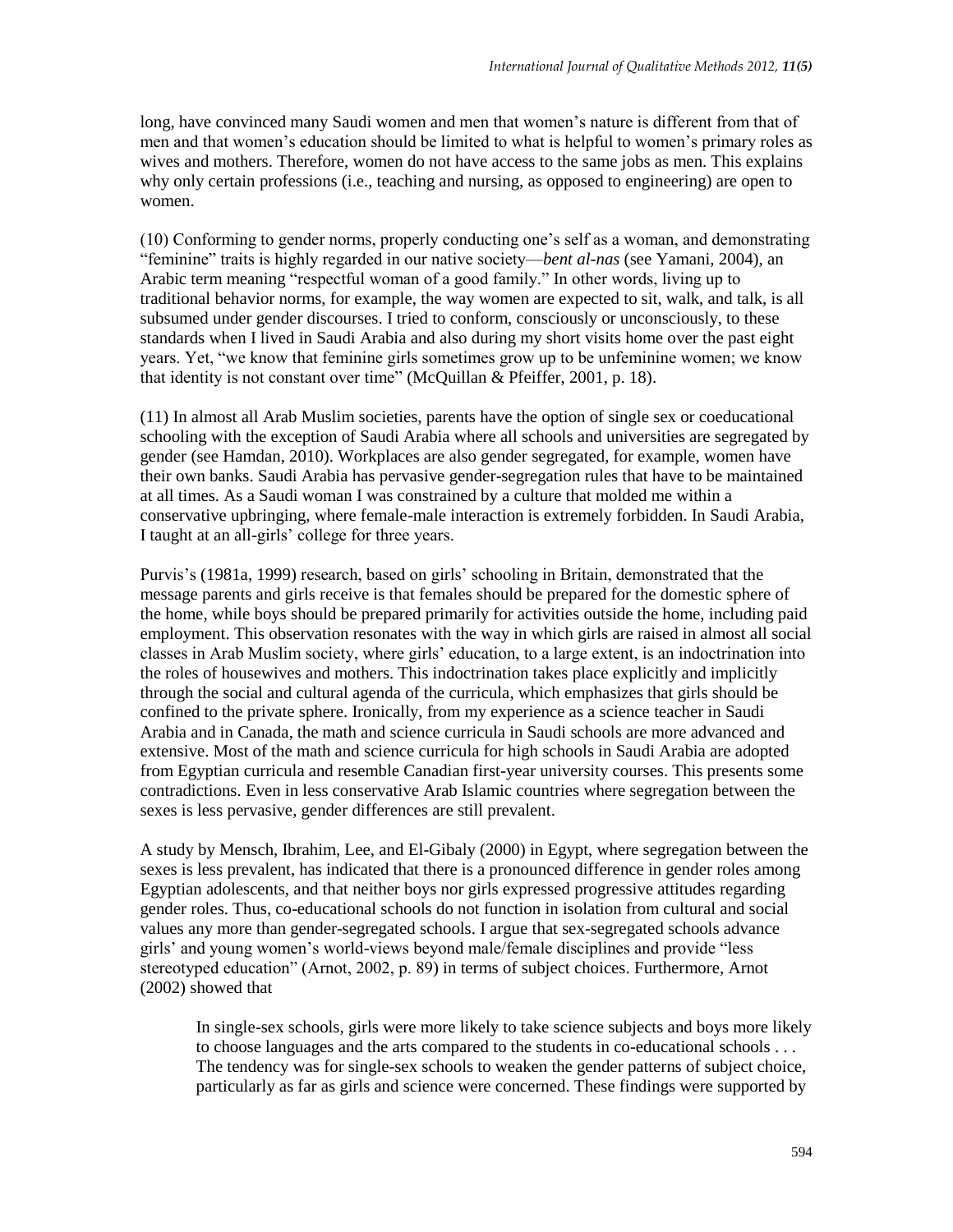other pieces of research, such as King's study of mathematics teaching in mixed and single-sex schools and Omerod's study on subject choice. (p. 88)

From my personal experience, and before I came to Canada, I never associated science with maleness or arts and humanities with femaleness. Being in all-girls' schools gives young girls freedom and space to be less concerned about the way that they look. In all-girls' settings, girls can focus on schoolwork, achievements, and competitions rather than on their appearance. Similarly, Arnot (2002) has argued, "the atmosphere, the ideology of teachers and pupils, all contribute to the subordination of girls. In radical feminist views, it is the presence of boys which affects girls' low self-perception, low academic performance, and narrow traditional feminine interests after school" (p. 97).

Another advantage of all-girls' schools, which is supported by the literature, is that they provide female authority role models (i.e., female teachers and administrators). Arnot (2002) said this about all-girls' schools:

With an all-female teaching staff and a female head, girls will perceive that it is not impossible for women to hold power and to enter the male world of science. They will learn to appreciate feminine friendships and a sense of solidarity with each other ... Through the cultivation of "sisterhood," girls will be able to grow and develop their human potential; they will be in a much stronger position to resist oppression in the wider society. Further, single-sex schools could attempt to counteract the traditional patterns of socialization the girls will have experienced in their homes. (p. 97)

Other researchers have argued for the value of co-educational settings in terms of their influence on the development of girls' self-esteem and confidence. Rosemary Deem (1978) stressed that

The emphasis on academic learning in a single-sex school is not likely to convey to girls the impression that it is unimportant whether girls do well at school or not, a message which may already be conveyed to girls by their socialization and culture and not always contradicted in mixed schools. (p. 75)

In my experience as a student and a teacher in Saudi Arabia, the competition among girls in schools and on school boards (at the local and national level) is intense and emphasizes the importance of academic success, even though this message contradicts many patriarchal cultural practices. Like Mensch et al. (2000), I argue that it seems that the patriarchal cultural practices prevalent in Arab Muslim societies disadvantage even those girls and women who attend sexsegregated schools. Thus, I agree with Arnot (2002) when she stated:

Sex segregation through schooling will not blur or eliminate the boundary between girls and boys but will allow girls to find their self-confidence and to learn how to challenge patriarchal relations. On the one hand, the absence of boys and their jokes, their ridicule of girls, their absorption of the teachers, their competitive spirit and their aggression and, on the other hand, the cultivation of feminist consciousness within all-girls' schools lead to support the principle of sex segregation. (p. 97)

Since I have always attended all-girls' schools, I can testify that the confidence and self-assertion that these schools develop in girls might be attributable to their single-sex schooling. Yet, singlesex schooling alone will not solve either patriarchy or sexism, both of which are deeply rooted in the culture. Sarah, Scott, and Spender (1980) assume that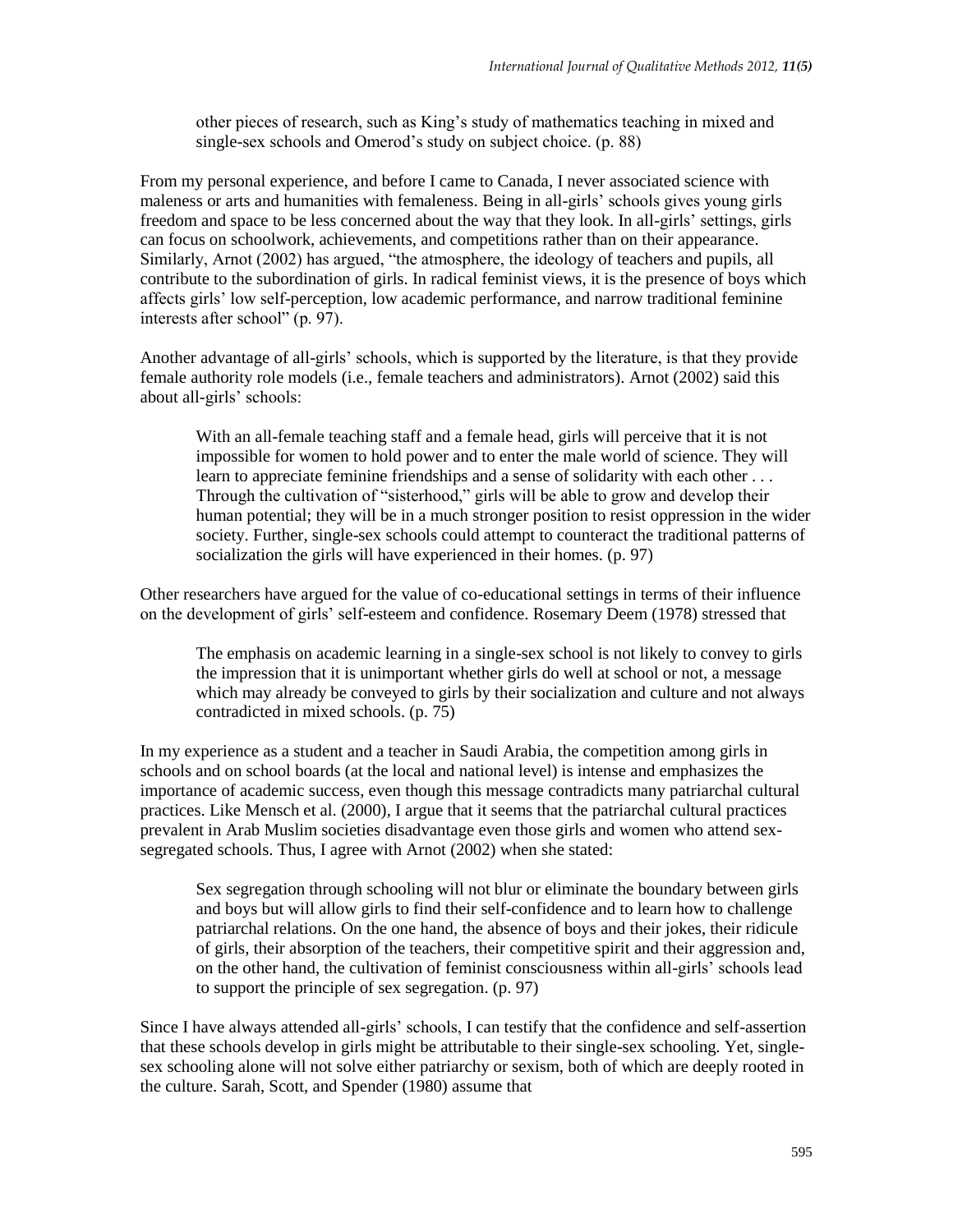Universal single-sex education for girls would completely resolve the problem of sexism in education but, in an age where co-education is heralded as a symbol of progress, it must be made clear that while it may represent progress for boys, for girls it represents a defeat rather than an advance. (p. 70)

In contrast to the assumptions made by Sarah et al. (1980), I acknowledge that single-sex progressive schooling might be a first step toward girls questioning the status quo of a culture that consistently reinforces messages of women's inferiority within social and public spheres. Some of the literature I have examined has vigorously expressed the authors' opposition to the idea that all-girls' schools are a better option for girls. Thus, there is a great diversity of values and opinions regarding the relative merits of single-sex and co-educational schooling.

(12) I have wrestled with how to interpret and construct my environment at different points in my life, particularly during times of transition or change (such as when I moved to Canada). I draw from my personal experiences as a Muslim Saudi woman who grew up and completed undergraduate studies in a conservative, patriarchal society. My gender has been constructed by my Islamic faith and by the Arab culture of Saudi Arabia. I read and memorized the Holy *Quran* from a very young age. The *Quranic* text does not contradict scientific discourse, which I found fascinating. Furthermore, the *Quran*'s teaching to women contradicts some cultural traditional practices and patriarchal societal norms. For instance, while I found that the *Quran* supports leadership roles for women, powerful male elites in most Arab Muslim societies prevent women from exercising that very right. In addition, while female genital mutilation is a cultural practice that has no basis in the *Quran* or in the Prophet's teaching, Peace be Upon Him, it is perpetuated by cultural traditions in the name of Islamic teachings to women.

In Saudi Arabia, I questioned the contradictions that I perceived between the *Quran* on the one hand and the patriarchal cultural traditions and societal norms that I experienced on the other hand. These cultural traditions and practices were imposed, justified, and carried on in Saudi society and continue to prevail today as a result of the hegemony of male power. Some cultural traditions and practices have prevailed by keeping women illiterate. If women are illiterate, they are unlikely to discover their rights and responsibilities in light of Islamic teachings. "If Islam gives rights to women, it remains that they [women] need to know these rights in order to defend them" (Ramadan, 2001, p. 55). This puts a great emphasis on education and the ability to think critically.

(13) I feel comfortable identifying with the term "feminist." I perceive "feminism" as the name of a movement that aims to raise women's awareness about their inherent rights. I do not associate "feminism" with the West or the East but view it as a concept that can be found and applied to any and all cultures. For me, feminism is not merely about certain choices we make; I see feminism in a broader sense, as being concerned with the freedom to make choices. Like Sophie Harding (2000), I feel that "[my] definition of feminism does not come from books or a particular movement. It comes from a society; it comes from an ancestry and a bloodline of women who are not children of the Western-feminist movement" (p. 11).

My feminism originates from my experience. I lived within gender-specific boundaries. The way I was raised reinforced my curiosity and outspoken personality; yet, school and wider cultural experiences have emphasized the fact that I am female and, thus, "secondary" to men. When I lived in Saudi Arabia, other women's struggles led me to reflect deeply about the roots of inequality and male patriarchy. Like Chaudhry (1997), I did not even know or understand feminism before coming to Canada. As Chaudhry states: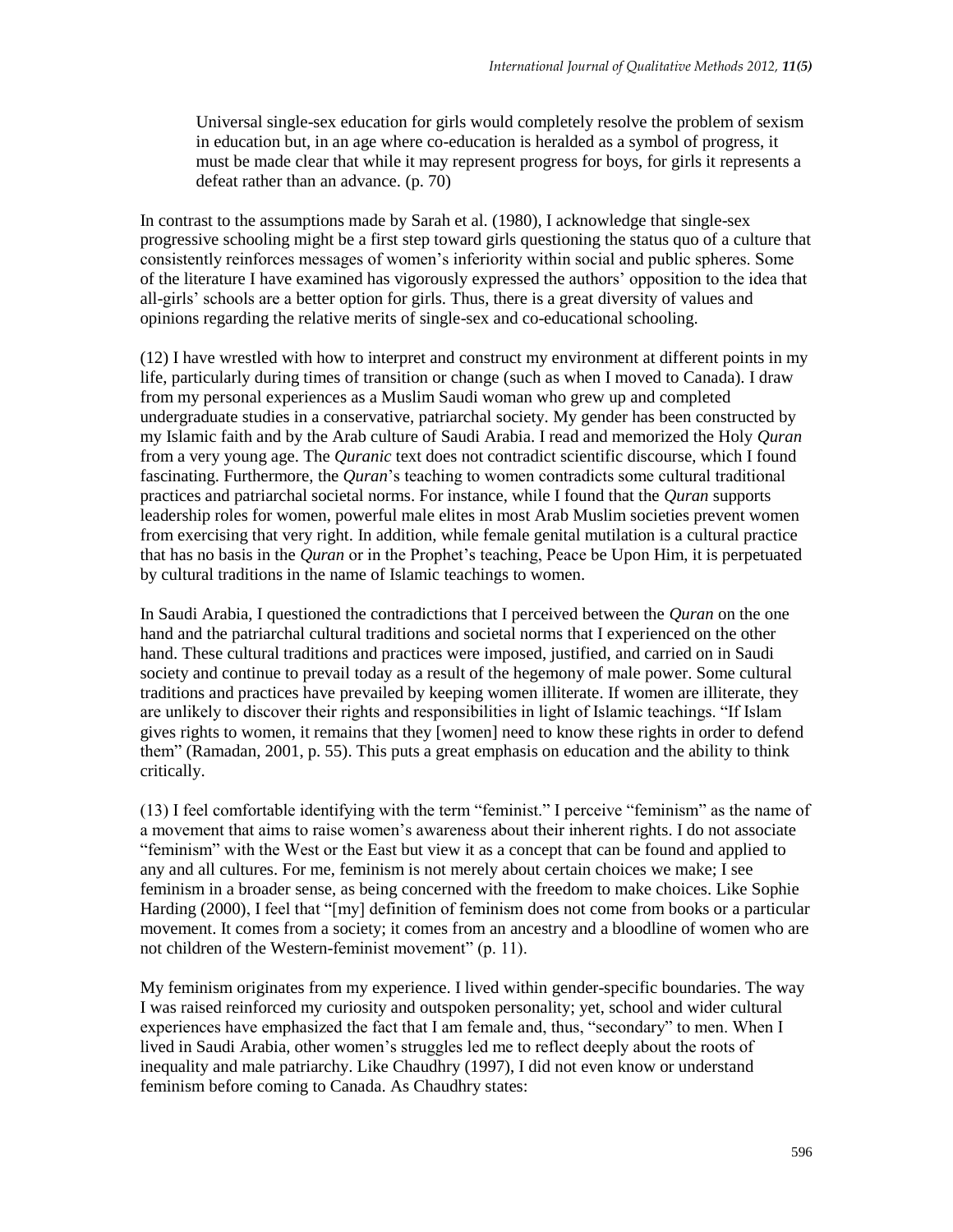The continual insistence by some of these women that my family was more oppressive than theirs because my mother did not finish high school or because I did not even know what feminism was before I came to the U.S. did not detract from my realization of the value of the resistance enacted by me or my mother . . . . I just needed to figure out a way to talk about the contextual nature of resistance and oppression." (p. 449)

This is a process that is vital in feminism. On a more profound level, I attribute my feminism to the *Quranic* messages that I have learned since childhood—most important, the message that God is fair and just. How then could God treat women with injustice and unfairness? The teachings of Islam have strongly influenced my perceptions toward my role in this life. I have never viewed my role as having less value than that of a man. Furthermore, I am indebted to my education in Canada for having exposed me to feminist theories.

(14) I acknowledge the difficulties involved in order for women to gain access to leadership positions in Canada. In Arab Muslim cultures, leadership is always a male enterprise, especially in the religious realm. Some Muslims argue that women are not necessarily suitable for political and religious leadership positions simply because they are women. Their argument is based on the same premise used by some traditional Muslim scholars, both male and female:

It is argued that women undergo menstruation, child bearing and labor—a fact which may hamper their performance in the council to which they are elected. But this can be refuted by saying that men also may be subject to misjudgment or illness which may impair their performance. (The Muslim Brotherhood, as cited in Mooney, 1998, p. 99)

By advocating that it is incompatible with women's nature to be in leadership positions, traditional male and female Muslim scholars are overlooking many indisputable facts and examples confirming the status of women as leaders and active participants in a variety of domains during the early Islamic era. I argue that the feminism of early Islamic women "is understood better as the achievement of a space for themselves, for autonomy, and a career in a culture that inconsistently forbids and permits professional autonomy and women's caring role" (Vidyasagar & Rea, 2004, p. 265).

(15) According to Hessini (1994), the viewpoint of some Muslim women in Middle Eastern societies is that equality between the sexes destabilizes and dehumanizes women and undermines the collaborative relations between men and women. The opponents of complete equality between the sexes usually advocate the complementarity between the sexes.

(16) Women of high status, because of education or social class, are the least desired by Arab Muslim men. Many men in Saudi Arabia prefer to marry women 18 to 22 years old, regardless of their own age. Also, a man who grows up in a patriarchal society where he is superior to women might be threatened by a woman who has higher status and greater power than he does. Ahmad's (2001) study indicates a similar finding:

Some women expressed concerns that degree status might limit future marriage prospects, because of increasing age. There were also concerns that women may become "too educated" to find husbands who were either of a similar stature, or who would welcome a wife with an equal, or higher, qualification level. (p. 147)

(17) Since moving to Canada, my faith has deepened. I was a practising Muslim in Saudi Arabia, but my spirituality has grown since the move. Being away from my predominantly Muslim home country, I began to question which aspects of my spiritual beliefs and practices were cultural and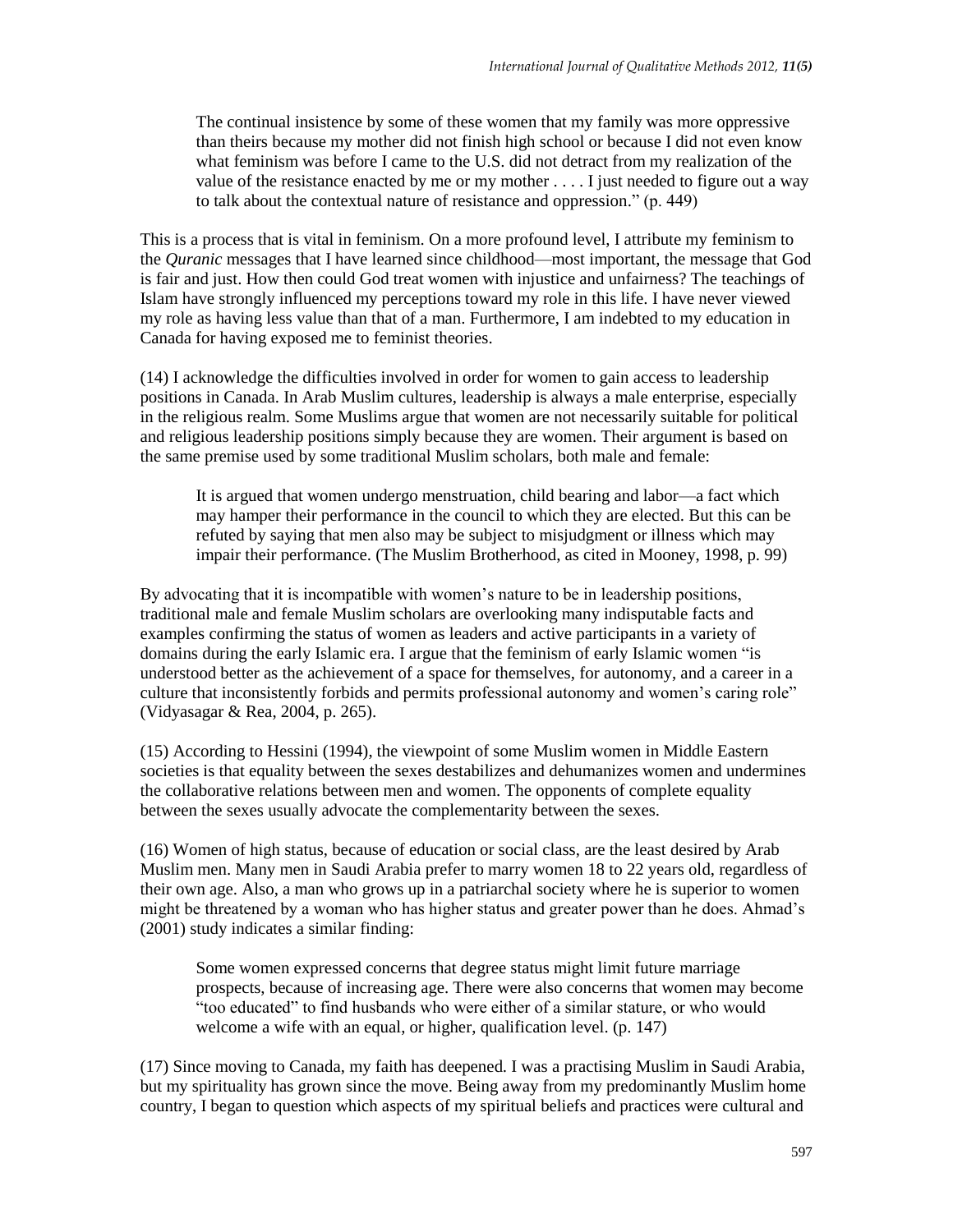which were religious. I started to reflect on and think about the gender question. Reading a variety of interpretations of the *Quranic* verses, especially those pertaining to women by wellknown female and male Muslim scholars—many books about Islam and *Quranic* interpretations are accessible and available in Canada and the US—has led me to believe that my faith is not rigid toward women but flexible instead. My deep knowledge of the religious texts, as well as my faith, allowed me to question and challenge certain regimented rules imposed on women. Women's ignorance of their rights leads to their abuse and neglect in societies where they live; thus, "it is only from a position of knowledge that women can claim their rights and contest patriarchal interpretations of Islam" (Hashim, 1999, p. 12). This personal and spiritual growth could also be attributed to the personal maturity that I have developed since I came to Canada in my early twenties.

While growing up in Saudi Arabia, my favourite childhood playmates and elder role models were males. My pre-teen association with boys caused me some trouble with my family. I realized by the age of 15 that I was not supposed to talk, play, or associate with males, whether they were relatives or not. As an adult, and before moving to Canada, I did not have the opportunity to interact with males because of Saudi's social law (e.g., schools, universities, parks, and banks are all segregated by sex).

In Arab Muslim tradition, it is believed that the mingling of males and females could lead to *fitna*, which means moral and social misconduct. Fitna has many meanings in the various texts, such as female desirability, female power, male weakness, and social chaos and social disorder. Its implications for women as a gender group are that they are seemingly quantifiably less intelligent than men, and physically weaker and prone to emotional instability. In the modern Islamic world, women's bodies and beauty are seen as great temptations to weak men who cannot curb their desires. Women are temptresses who have more sexual power than men. Women are therefore burdened with the responsibility of controlling male desire, thereby saving their community from fitna. Men are almost powerless when it comes to female sexuality in this portrayal (Leo, 2005, p. 135). Fitna means causing chaos or disruption and it is particularly used to refer to chaos in the socio-political order in the event that a woman has any public role (Shaikh, 2004, p.101). *Fitna* refers to the danger inherent in female beauty and nature. For instance, the notion that a woman is a destructive sexual creature or that "a woman running for office may use her physical attributes of beauty and so forth to gain more votes" (Amawi, 1996, p. 153) is firmly implanted in many people's perceptions. Al-Tabari, a well-known Muslim historian, voices his conviction:

Female sexual desire is a potential source of danger to men—it will cause them to sin because it will come between them and God. It must, therefore, be punished. Only when satisfied within the bonds of marriage is female sexual desire redeemable and, indeed, rewarded, bringing happiness and sons to man. What more could a good woman want? (as cited in Leo, 2005, p. 137)

(18) Regardless of my origins, my views are like those of Abdo (2002) who said that her views have been "honed and shaped in the West [particularly in Canada] where I have been exposed to a largely Western model of feminism" (Abdo, 2002, p. 229). This exposure opens doors for me to search for Arab Muslim feminist ideologies. These ideologies, books, and publications of Arab Muslim feminist scholars (e.g., Ahmed, 1992, 1999; El Saadawi, 1999) and researchers were not accessible to me as I grew up in Saudi Arabia. Upon revisiting my insider-outsider status, I acknowledge my privilege as an Arab Muslim woman pursing higher education; my insideroutsider status is simultaneously re-emphasized.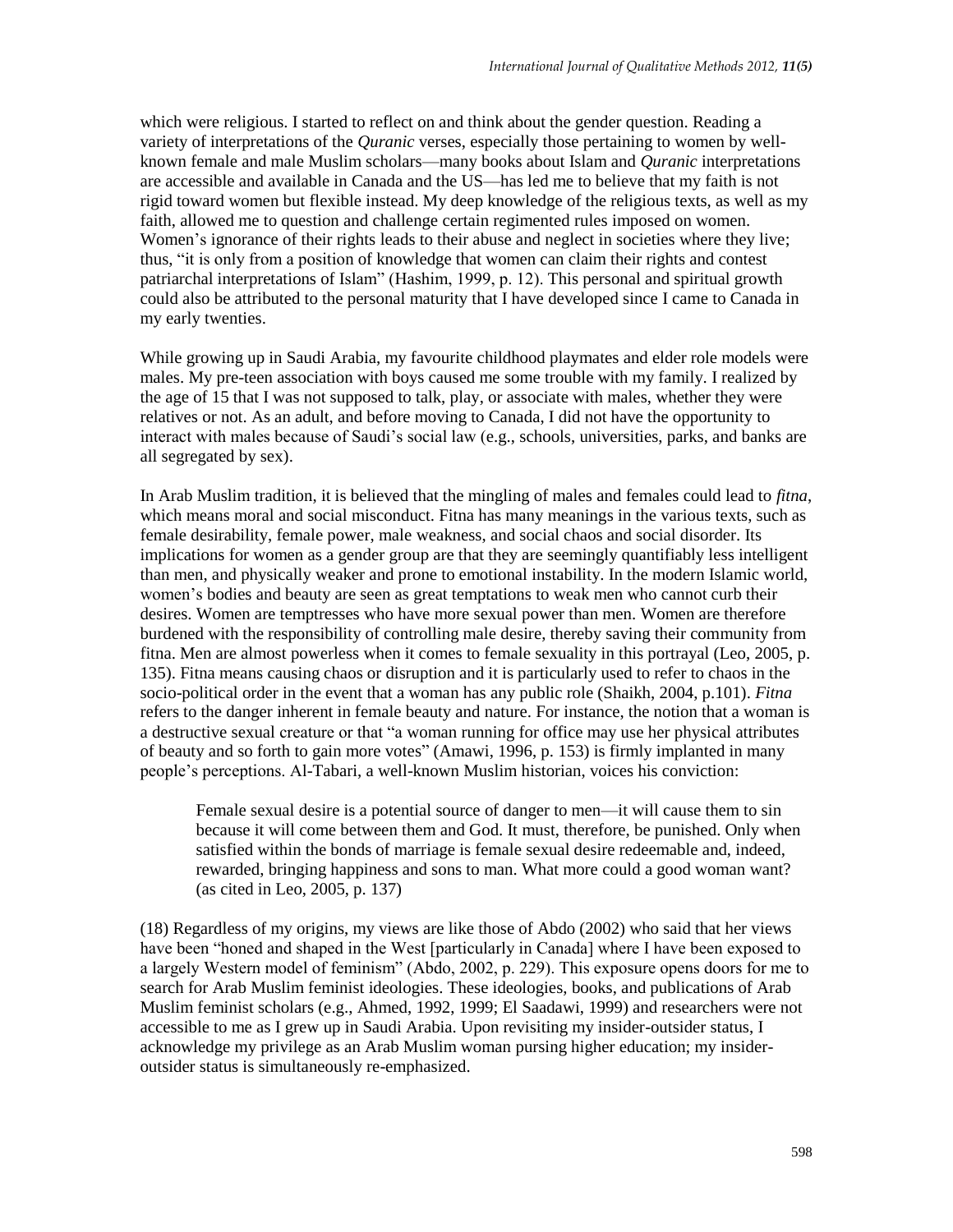I am mindful of the fact that "inappropriate Western feminist paradigms are often applied to the Arab world, even by Arab women scholars themselves" (Abdo, 2002, p. 229). This includes the Western colonial discourse, which some Western feminists use to "devalue local cultures by presuming that there is only one path for emancipating women [which is by] adopting Western Models" (Abu-Lughod, 1998, p. 14). I use my heightened awareness of these pitfalls to avoid imposing Western paradigms. My awareness of my privilege as an insider-outsider cautions me "not to *simplify* [emphasis added] any or all of the factors [affecting Arab Muslim women's lives] into clichés, such as the Arab woman's total oppression under Islam" (Abdo, 2002, p. 229).

(19) The freedom of choice and expression that I enjoy in the Canadian context is most intriguing. In Arab Muslim societies, many people are controlled by social laws and cultural traditions as well as by the political agendas of the states in which they live. In other words, many Arab Muslim people in the Canadian context are free to practise their faith without the social pressure that dictates certain norms and portrays them as essential aspects of the Islamic faith. Having the space to question some patriarchal cultural norms without societal pressure is possible in Canada, but such questioning is difficult in our native societies. I presume that Islam is a lived and enjoyed reality for many Muslims in North America (Nimer, 2002). In Canada, for instance, many Arab Muslim people choose to practise their faith and it is not forced upon them.

(20) My move to Canada has helped me to assert my Islamic identity, unlike Shahjahan (2004) who, after coming to Canada, hardly spoke of his Islamic identity. In fact, he felt that part of him was being silenced, and he did not have a sense of belonging within Canadian academic discourse. As a Muslim woman, observing the *hijab*, I am identified easily as a Muslim. People on many occasions have asked me questions about my *hijab* and my faith, which I am delighted to talk about. Although the media continues to depict Muslims as "fanatical," "dangerous," and the "other," I am able to help create a different perspective on Muslims through my academic and personal life. For instance, through my Master's work, PhD research, conference presentations, and scholarly publications, I provide an alternative way to view Muslims, particularly women. Being part of Canadian academic discourses, where the opportunity to present one's voice is available, I am able to assert my worldviews. This opportunity, combined with my spirituality, though challenging at times, has helped me to overcome barriers in order to attain my goals.

In studying the *Quran*, I agree with Iman Hashim (1999) that "I am now in a position to oppose patriarchal interpretations and to challenge others when debates are foreclosed on the bases of my gender, which is remarkably liberatory" (p.13). Nonetheless, Iman and Eman, who are Muslim women who were interviewed in one of my studies about Arab Muslim women's educational experiences, along with myself and other Muslim women who currently live outside Arab Muslim societies, must acknowledge our privilege because we are, to a large extent, untouched by the strict interpretations of Islam that are prevalent, practised, and imposed in many Arab Muslim societies. Hashim (1999) continues:

I can only imagine the constraints facing women in other socio-geographical locations. It is important to be aware of the problems of advocating the dissemination and adoption of egalitarian interpretations, and not to underestimate the dangers involved in contesting patriarchal interpretations of Islam. (p. 13)

My ability as a Muslim woman to deepen my faith in a secular society is made salient through the narratives. That Canada allows the freedom and space for one to practice his or her own religion freely is advantageous. This freedom is a source of confidence for new immigrants. Having mosques where Muslims go to pray in many Canadian provinces is empowering to Muslims who come from all parts of the world.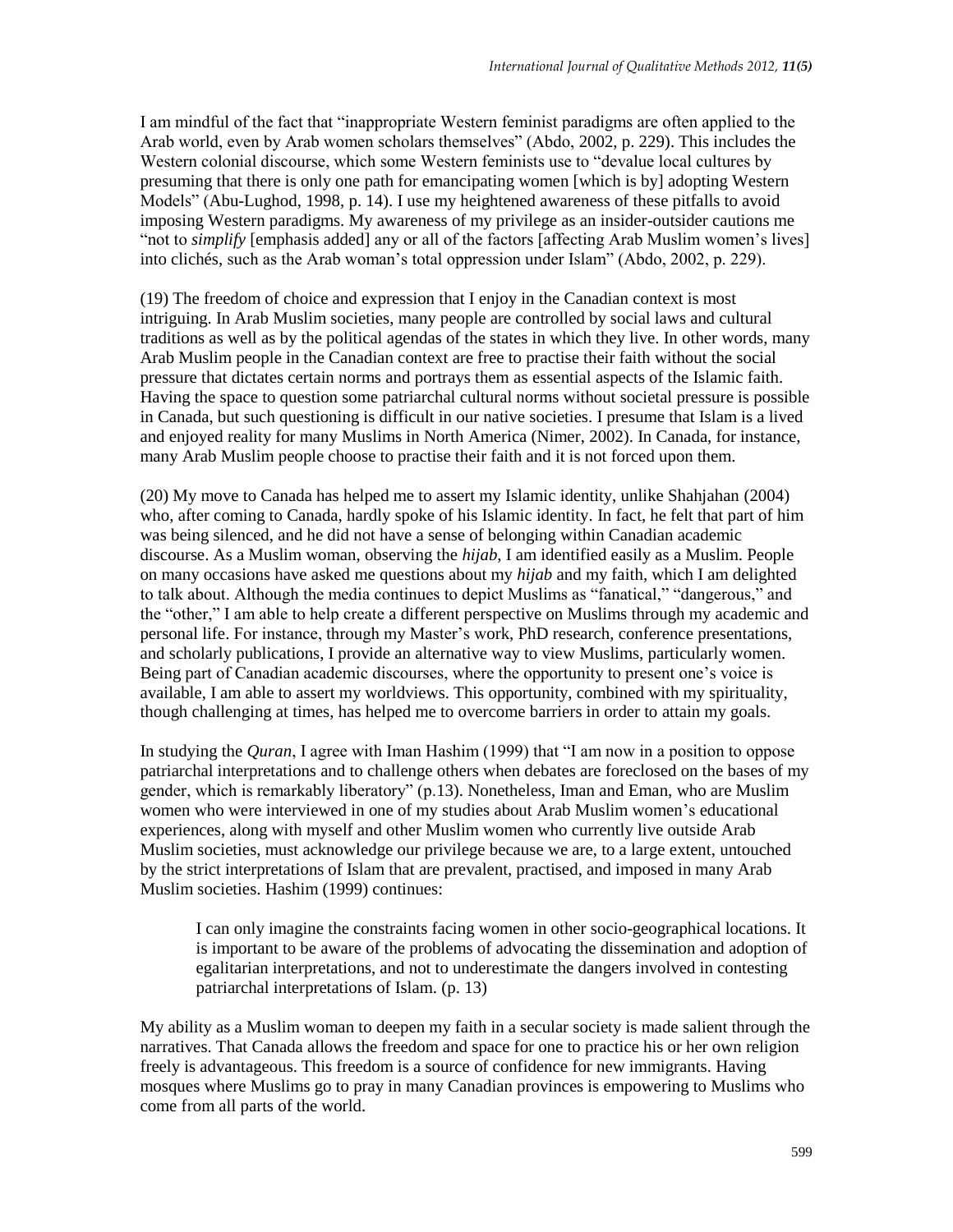I am untroubled by the opposing beliefs embedded in Arab Muslim cultural, traditional and religious teachings, and Canadian values. I have experienced and/or am experiencing the differences between the lifestyles of the Arab Muslim nations and Canada, especially with respect to gender identities. Ginsburg and Tsing (1990) state that

An individual's position in a web of intersecting inequalities has too often been interpreted, and experienced, as paralyzing; yet an awareness of this complexity can also be politically empowering as it suggests new modes of self-respect and alliance . . . that both women's and men's identities are not characterized by singularity and coherency, but are, in fact, "fragmented, multi-faceted and shift in different contexts." (pp. 5-9)

Thus, I argue that multiculturalism encourages women of different cultural backgrounds to develop a sense of a new hybrid identity (Markovic & Manderson, 2002). According to Bhabha (1990), "All forms of culture are continually in a process of hybridity . . . hybridity is the third space which enables other positions to emerge . . . sets up new structures of authority, new political initiatives . . . a new era of negotiation of meaning and representation" (p. 207). I am able to overcome any contradictions that may arise between Islamic Arabic values and Canadian values. Chaudhry expressed what it is like for me being Muslim and Arab in Canada in her description of how women

have forged hybrid identities in response to their experiences and interactions with changing contextual realities within formal educational as well as community contexts. Using the margins as sites of resistance, these women deployed their hybrid identities and world-views to enact resistance against oppressive power relations in various contexts resulting in empowerment. (Chaudhry, 1997, p. 451)

I suggest that my autobiographical accounts have displayed the following characteristics within my narrative inquiry.

#### **Conclusion**

I have highlighted the above episodes as significant in the formation of my view that autoethnography is an educational resource and a source of privileged knowledge that ought to be shared with others. As Vygotsky (1987) explains, an autoethnography is an inner speech in which "the word is much more heavily laden with sense than it is in external speech . . . it is a concentrated clot of sense. To translate this meaning into that language of external speech, it must be expanded into a whole panorama of words. It is speech for oneself" (p. 278).

To me autoethnography is the process of trying to narrate one's own voice—a voice coming from within, from one's soul. It is the process of making that voice available to others who are interested in viewing the world from a different perspective and through a different lens. I have shared sections of my personal narratives in order to demonstrate how the autobiographical accounts of a researcher can be viewed as a source of privileged knowledge. Researcher narratives and autobiographical accounts can provide educational experiences for others. I argue that researcher autoethnography is useful for explaining, illustrating, and connecting personal experiences to identity claims. Through exploring others' narratives, one can deconstruct myths about unfamiliar terrain and explore alternative readings. One may also juxtapose one's views about a particular group of people or a particular historical incident with an autobiographical account or a version of an event from an insider perspective. This could thereby emancipate one's views and/or misconceptions of the unfamiliar.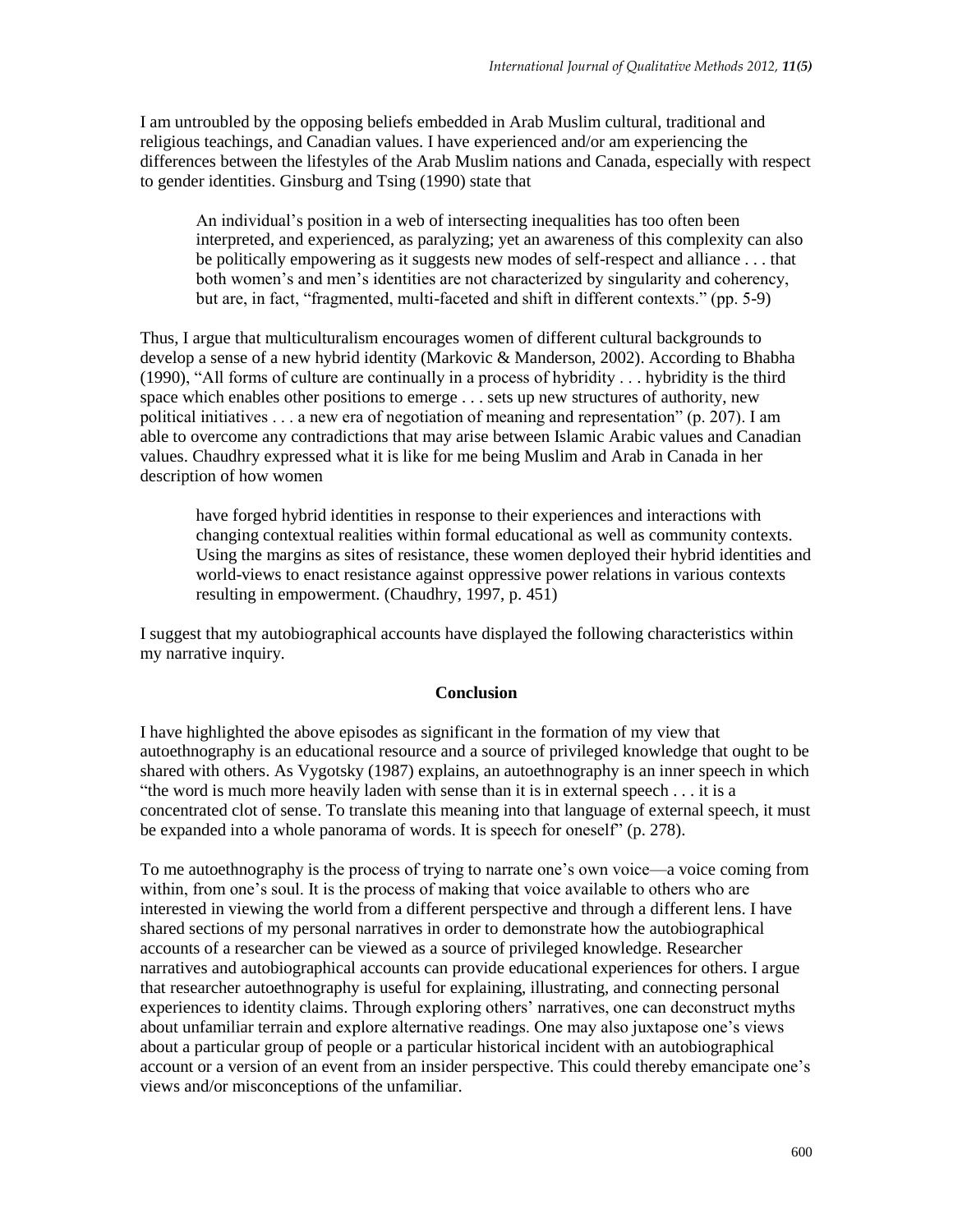In my experience, some of my views have shifted and have been modified as a result of reading an insider's account – an autoethnography. As Plummer (1995) vividly suggests, stories gather people around them (p. 174), dialectically connecting people (Riessman, 2001, p. 3). In short, to those hesitant researchers, I repeat the opinion that "For narratives to flourish there must be a community to hear . . . for communities to hear, there must be stories which weave together their history, their identity, their politics" (Plummer, 1995, 87).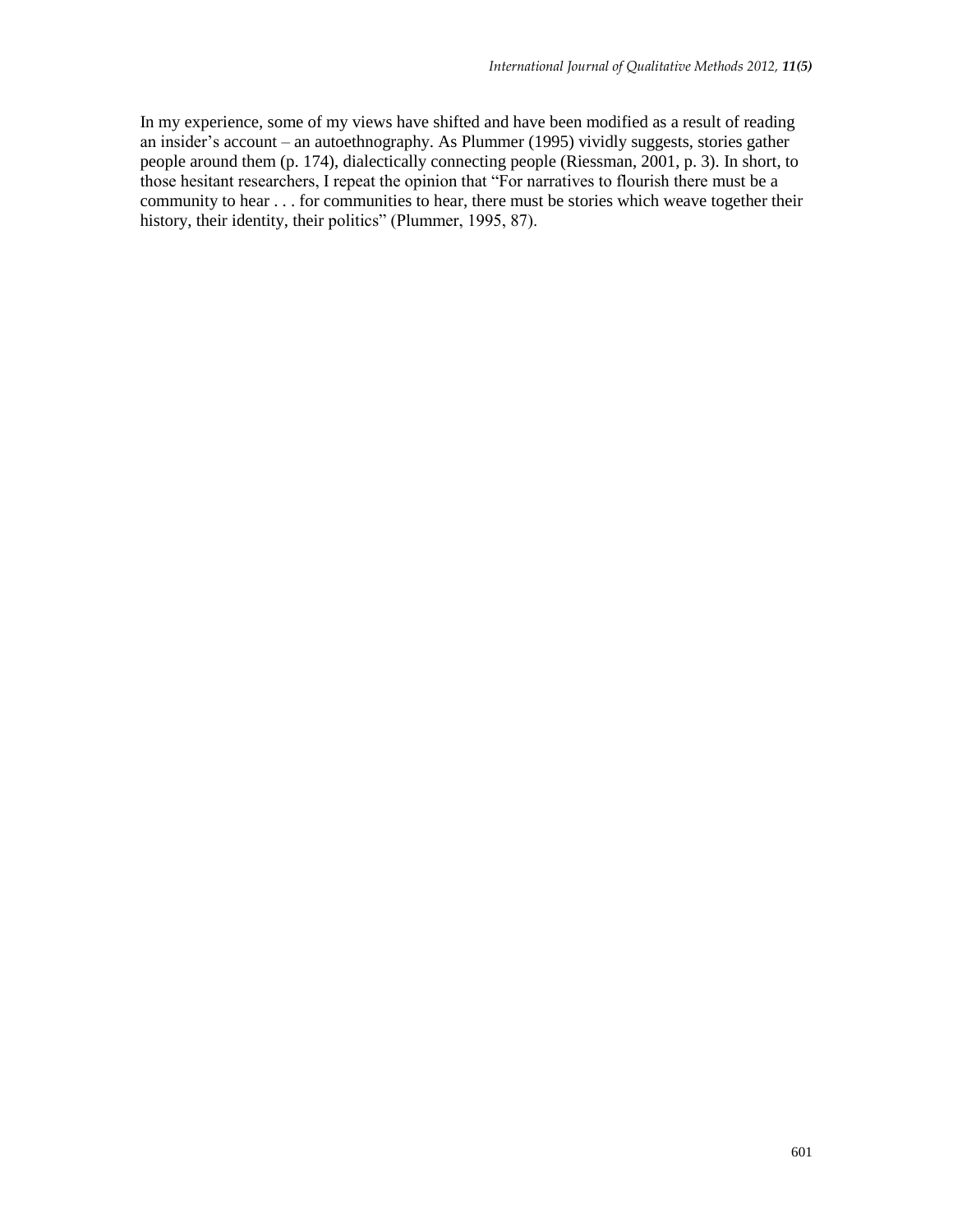#### **References**

- Abdo, D. (2002). Uncovering the harem in the classroom. *Women's Studies Quarterly, 30*(1/2), 227-238.
- Abu-Lughod, L. (Ed.). (1998). *Remaking women: Feminism and modernity in the Middle East*. Princeton, NJ: Princeton University Press.
- Afshar, H., & Maynard, M. (2000). Gender and ethnicity at the millennium: From margin to center. *Ethnic and Racial Studies, 23*(5), 805-819.
- Ahmad, F. (2001). Modern traditions? British Muslim women and academic achievement. *Gender and Education, 13*(2), 137-152.
- Ahmed, L. (1992). *Women and gender in Islam: Historical roots of modern debate*. New Haven, CT: Yale University Press.
- Ahmed, L. (1999). *A border passage: From Cairo to America—a woman's journey*. New York, NY: Farrar, Strauss and Giroux.
- Al-Hageel, S. (1993). *System and politics of education in the Kingdom of Saudi Arabia* (6th ed.). Riyadh, Saudi Arabia: Al-Kareeji.
- AlHasher, A. (2004). *Nesaa Khalf Aswar Alharamlak* [Women behind Haramlack gates]. Lebanon: Aldar Alarbia for Oloum Nasheroon.
- Al-Manea, A. (1984). *Historical and contemporary policies of women's education in Saudi Arabia* (Unpublished doctoral dissertation). University of Michigan, Ann Arbor, MI.
- Amawi, A. (1996). Women and property rights in Islam. In S. Sabbagh (Ed.), *Arab women between defiance and restraint* (pp. 151-158). New York, NY: Olive Branch Press.
- Arnot, M. (2002). *Reproducing gender: Selective critical essays on educational theory and feminist politics*. London, United Kingdom: Routledge Falmer.
- Aslam, M. (2011). *Muslim Pakistani-Canadian women's experiences in Canadian higher education: A case study at one Ontario university campus* (Unpublished master's thesis). University of Toronto, Toronto, ON.
- Bochner, A. P. (2007). Notes toward an ethics of memory in autoethnographic inquiry. In N. Denzin & M. Giardina (Eds.), *Ethical futures in qualitative research: Decolonizing the politics of knowledge* (pp.196-208). Walnut Creek, CA: Left Coast Press.
- Brockmeier, J., & Carbaugh, D. (Eds.). (2001). *Narrative and identity: Studies in autobiography, self, and culture*. Amsterdam, Netherlands: John Benjamins.
- Bruner, J. (2001). Self-making and world-making. In J. Brockmeier & D. Carbaugh (Eds.), *Narrative and identity: Studies in autobiography, self, and culture* (pp. 25-39). Amsterdam, Netherlands: John Benjamins.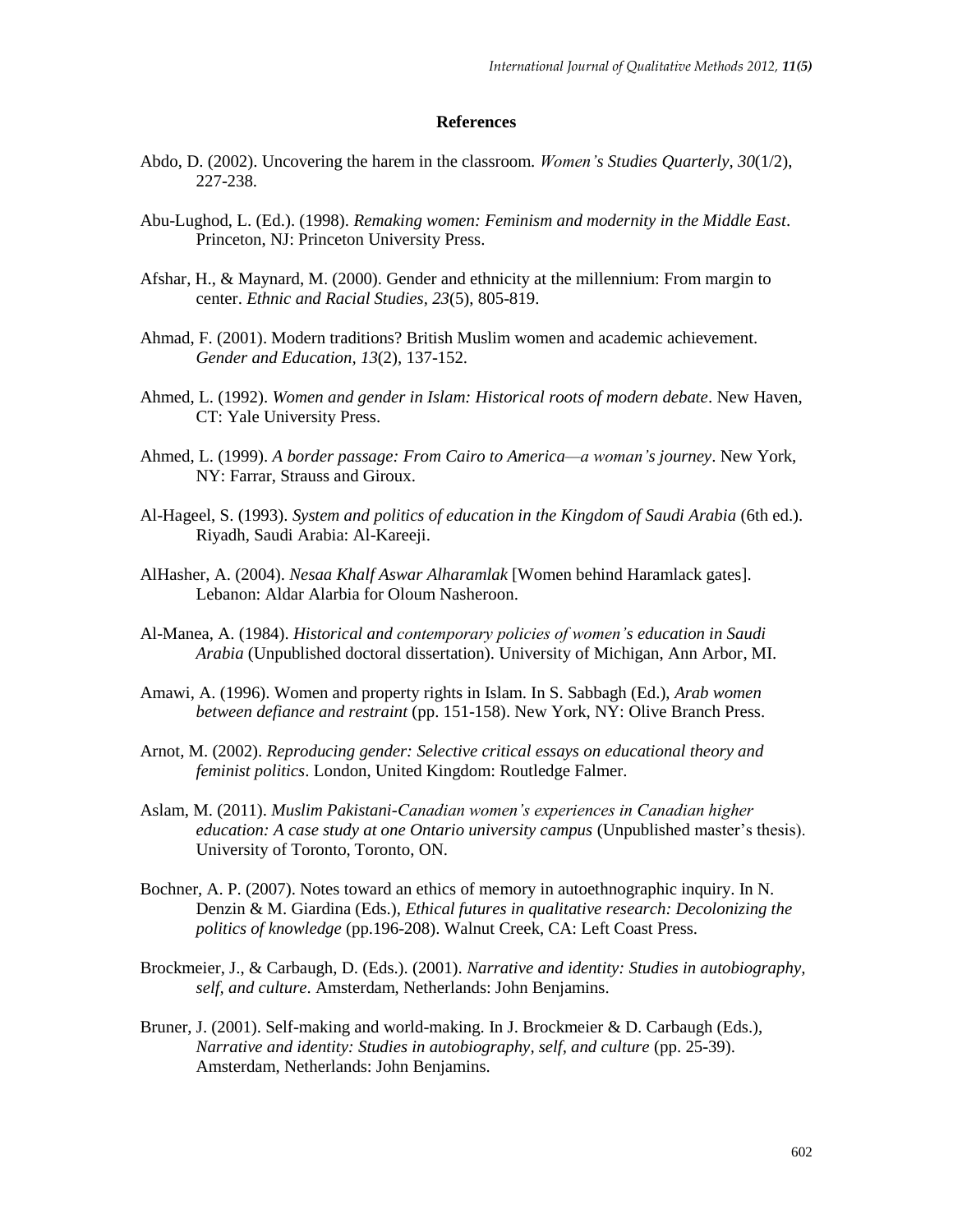- Carbaugh, D. (2001). "The people will come to you": Black feet narrative as a resource for contemporary living. In J. Brockmeier & D. Carbaugh (Eds.), *Narrative and identity: studies in autobiography, self, and culture* (pp. 103-128). Amsterdam, Netherlands: John Benjamins.
- Chang, H. (2007). *Autoethnography as methods*. Walnut Creek, CA: Left Coast Pres.
- Chaudhry, L. (1997). Researching "my people," researching myself: Fragments of a reflexive tale. *Qualitative Studies in Education, 10*(4), 441-453.
- Convery, A. (1999). Listening to teachers' stories: Are we sitting too comfortably? *Qualitative Studies in Education, 12*(2), 131-146.
- Cooper, J. (1991). Telling our own stories. In C. Witherell & N. Noddings (Eds.), *Stories lives tell: Narrative and dialogue in education*. New York, NY: Teachers College Press.
- Daiute, C., & Lightfoot, C. (Eds.), *Narrative analysis: Studying the development of individuals in society* (pp. 87-110). Thousand Oaks, CA: Sage.
- Deem, R. (1978). *Women and schooling*. London, United Kingdom: Routledge & Kegan Paul.
- DeLuca, S. (1996). *Uncovering the passion: The reclaiming of self in the teaching lives of nurse educators* (Unpublished master's thesis). University of Western Ontario, London, ON.
- El Saadawi, N. (1999). *A daughter of Isis: The autoethnography of Nawal El Saadawi* (S. Hetata, Trans.). London, United Kingdom: Zed Books.
- Farmer, L. (1996). *Informing young women: Gender equity through literacy skills*. Jefferson, NC: McFarland.
- Feldman, C. (2001). Narratives of national identity as group narratives: Patterns of interpretive cognition. In J. Brockmeier & D. Carbaugh (Eds.), *Narrative and identity: studies in autobiography, self, and culture* (pp. 129-144). Amsterdam, Netherlands: John Benjamins.
- Freeman, M. (1991). Rewriting the self: Development as moral practice. *New Directions for Child Development, 54*, 83-101.
- Freeman, M. (1997). Why narrative? Hermeneutics, historical understanding, and the significance of stories. *Journal of Narrative and Life History, 7*(1), 169-176.
- Freeman, M. (2001). From substance to story: Narrative, identity, and the reconstruction of the self. In J. Brockmeier & D. Carbaugh (Eds.), *Narrative and identity: Studies in autobiography, self and culture* (pp. 283-298). Amsterdam, Netherlands: John Benjamins.
- Freeman, M. (2004). Data are everywhere: Narrative criticism in the literature of experience. In C. Daiute & C. Lightfoot (Eds.), *Narrative analysis: Studying the development of individuals in society* (pp. 63-82). Thousand Oaks, CA: Sage.

Freire, P. (2003). *Pedagogy of the oppressed*. New York, NY: Continuum.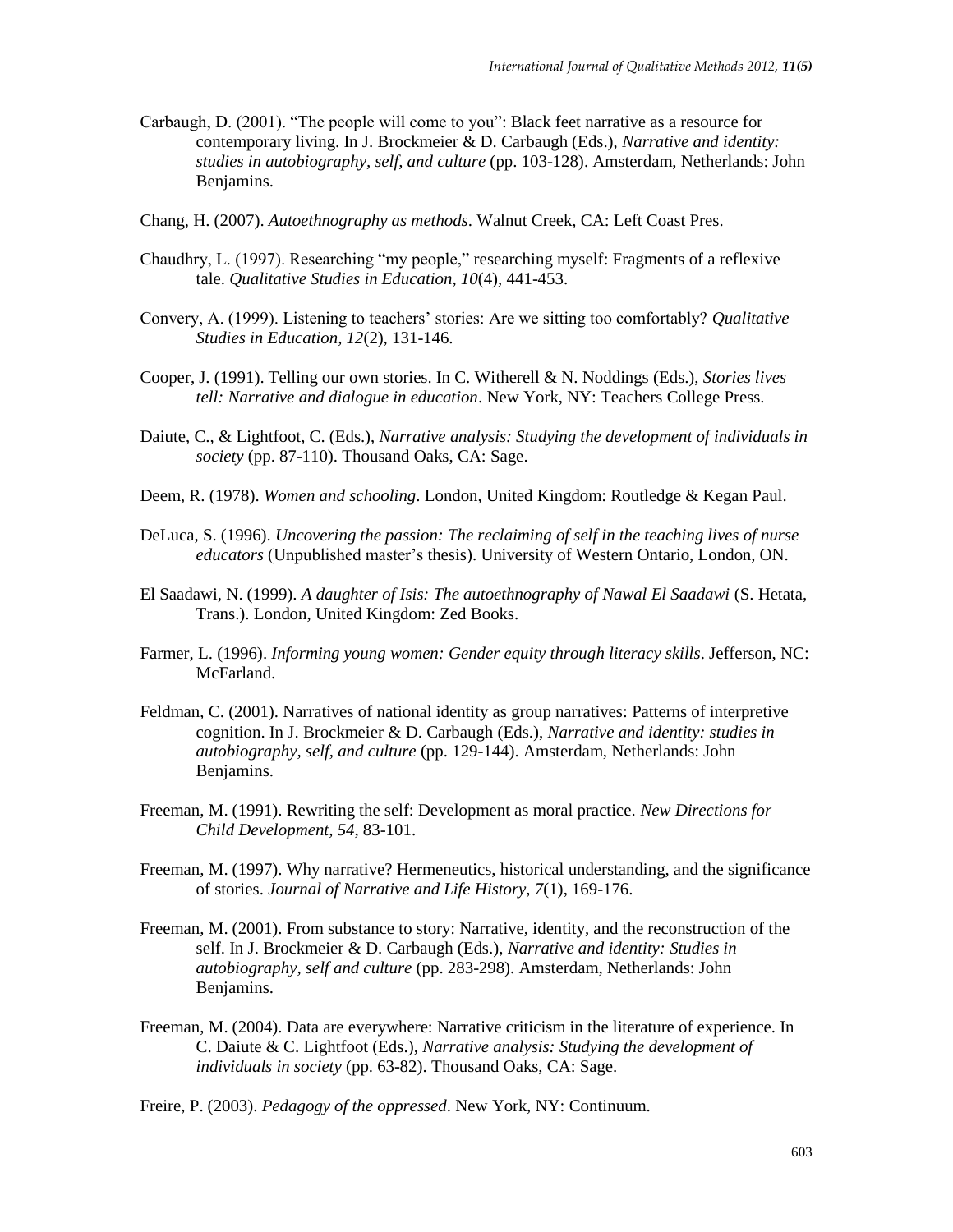- Geertz, C. (1973). *The interpretation of cultures: Selected essays*. New York, NY: Basic Books.
- Ginsburg, F., & Tsing, A. (1990). *Uncertain terms: Negotiating gender in American culture*. Boston, MA: Beacon Press.
- Gocek, F., & Balaghi, S. (1994). Introduction. In F. Gocek & S. Balaghi (Eds.), *Reconstructing gender in the Middle East*. New York, NY: Columbia University Press.
- Grande, S. (2000). American Indian identity and intellectualism: The quest for a new red pedagogy. *Qualitative Studies in Education, 13*(4), 343-359.
- Hamdan, A. (2009a). Global education perspective and deconstructing myths on Muslim women. In B. Subedi (Ed.), *Critical global perspectives in social studies education*. Greenwich, CT: Information Age.
- Hamdan, A. (2009b). *Muslim women speak: A tapestry of lives and dreams*. Toronto, ON: Women's Press.
- Hamdan, A. (2010). Single-sex or co-educational learning experiences: Views and reflections of Canadian Muslim women. *Journal of Muslim Minority Affairs, 30*(3), 375-390.
- Harding, S. G. (2000). *Our words, our revolutions: Di/verse voices of Black women, First Nations women, and women of colour in Canada*. Toronto, ON: Inanna Publications and Education.
- Hashim, I. (1999). Reconciling Islam and feminism. *Gender and Development, 7*(1), 7-14.
- Hessini, L. (1994). Wearing the hijab in contemporary Morocco: Choice and identity. In F. Göçek & S. Balaghi (Eds.), *Reconstructing gender in the Middle East: tradition, identity, and power* (pp. 40-56). New York, NY: Columbia University Press.
- Hill, D. (2003). Women and difference in Caribbean gender theory: Notes towards a strategic universalist feminism. In E. Barriteau (Ed.), *Confronting power, theorizing gender: Interdisciplinary perspectives in the Caribbean*. Kingston, Jamaica: University of the West Indies Press.
- hooks, b. (1984). *Feminist theory from margin to center*. Boston, MA: South End Press.
- hooks, b. (1988). *Talking back: Thinking feminists thinking black*. Cambridge, MA: South End Press.
- Jarviluoma, H., Moisala, P., & Vilkko, A. (2003). *Gender and qualitative methods*. London, United Kingdom: Sage.
- Leo, E. (2005). Islamic female sexuality and gender in modern feminist interpretation. *Islam and Christian-Muslim Relations, 16*(2), 129-140.
- McAdams, D. (2003). Identity and the life story. In R. Fivush & C. Haden (Eds.), *Autobiographical memory and the construction of a narrative self: Developmental and cultural perspectives* (pp. 187-208). Mahwah, NJ: Lawrence Erlbaum Associates.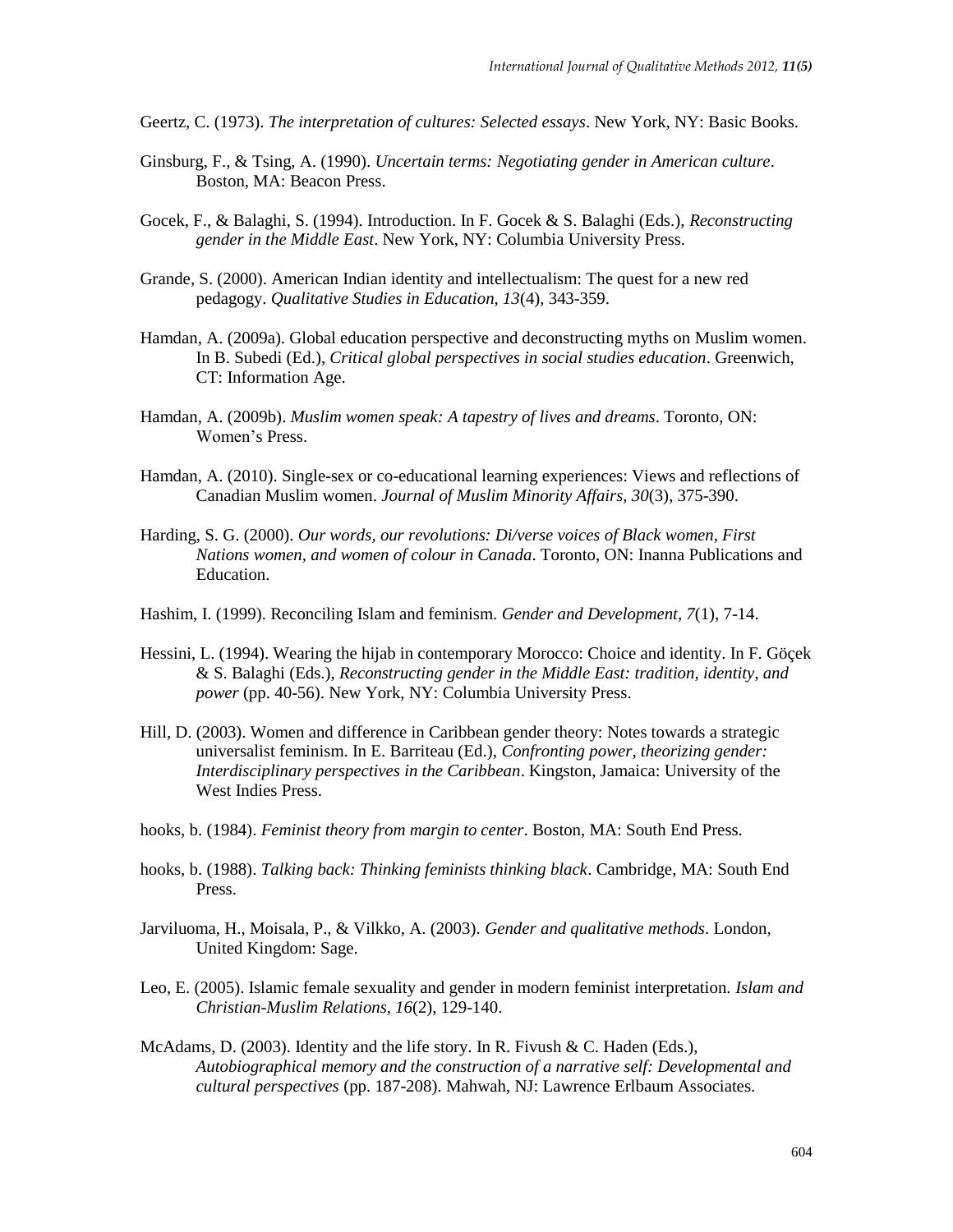- Markovic, M., & Manderson, L. (2002). Crossing national boundaries: Social identity formation among recent immigrant women in Australia from former Yugoslavia. *Identity: An International Journal of Theory and Research, 2*(4), 303–316.
- McQuillan, J., & Pfeiffer, J. (2001). Why Anne makes us dizzy: *Reading Anne of Green Gables* from a gender perspective. *Mosaic: A Journal for the Interdisciplinary Study of Literature, 34*(2), 17-32.
- Mensch, B., Ibrahim, B., Lee, S., & El-Gibaly, O. (2000). *Socialization to gender roles and marriage among Egyptian adolescents*. Paper presented at the Annual Meeting for the Population Association of America, Los Angeles, CA.
- Mohammed, P. (2003). A symbiotic visiting relationship: Caribbean feminist historiography and Caribbean feminist theory. In E. Barriteau (Ed.), *Confronting power, theorizing gender: Interdisciplinary perspectives in the Caribbean* (pp. 101-125). Kingston, Jamaica: University of the West Indies Press.
- Mooney, S. (1998). *Women's activism: A case study of Egypt* (Unpublished master's thesis). University of Alberta, Edmonton, AB.
- Mullen, C. (1994). A narrative exploration of the self I dream. *Journal of Curriculum Studies, 26*(3), 253–263.
- Nelson, K. (2004). Construction of the cultural self in early narratives. In C. Daiute & C. Lightfoot (Eds.), *Narrative analysis: Studying the development of individuals in society* (pp. 87-110). Thousand Oaks, CA: Sage.
- Ostriker, A. (1983). *Writing like a woman*. Ann Arbor, MI: University of Michigan Press.
- Patai, D. (1991). U.S. academic and third world women: Is ethical research possible? In S. Gluck & D. Patai (Eds.), *Women's words: The feminist practice of oral history*. New York, NY: Routledge.
- Pinar, W. F. (2004.). *What is curriculum theory?* Mahwah, NJ: Lawrence Erlbaum Associates.
- Plummer, K. (1995). *Telling sexual stories: Power, change and social worlds*. New York, NY: Routledge.
- Pryer, A. (2004, July). *Imagining educational research? On the uses of fiction in autobiographical narrative inquiry*. Paper presented at the 2nd International Conference on Imagination and Education, Vancouver, British Columbia. Retrieved from http://www.ierg.net/confs/2004/Proceedings/Pryer\_Allison.pdf
- Purvis, J. (1981). The double burden of class and gender in schooling of working class girls in nineteenth century England 1800-1870. In L. Barton & S. Walker (Eds.), *Schools, teachers and teaching* (pp. 97-118). Barcombe, United Kingdom: Falmer Press.
- Purvis, J. (1991). *A history of women's education in England*. Philadelphia, PA: Open University Press.
- Ramadan, T. (2001). *Islam, the West and the challenges of modernity*. Markfield, United Kingdom: The Islamic Foundation.